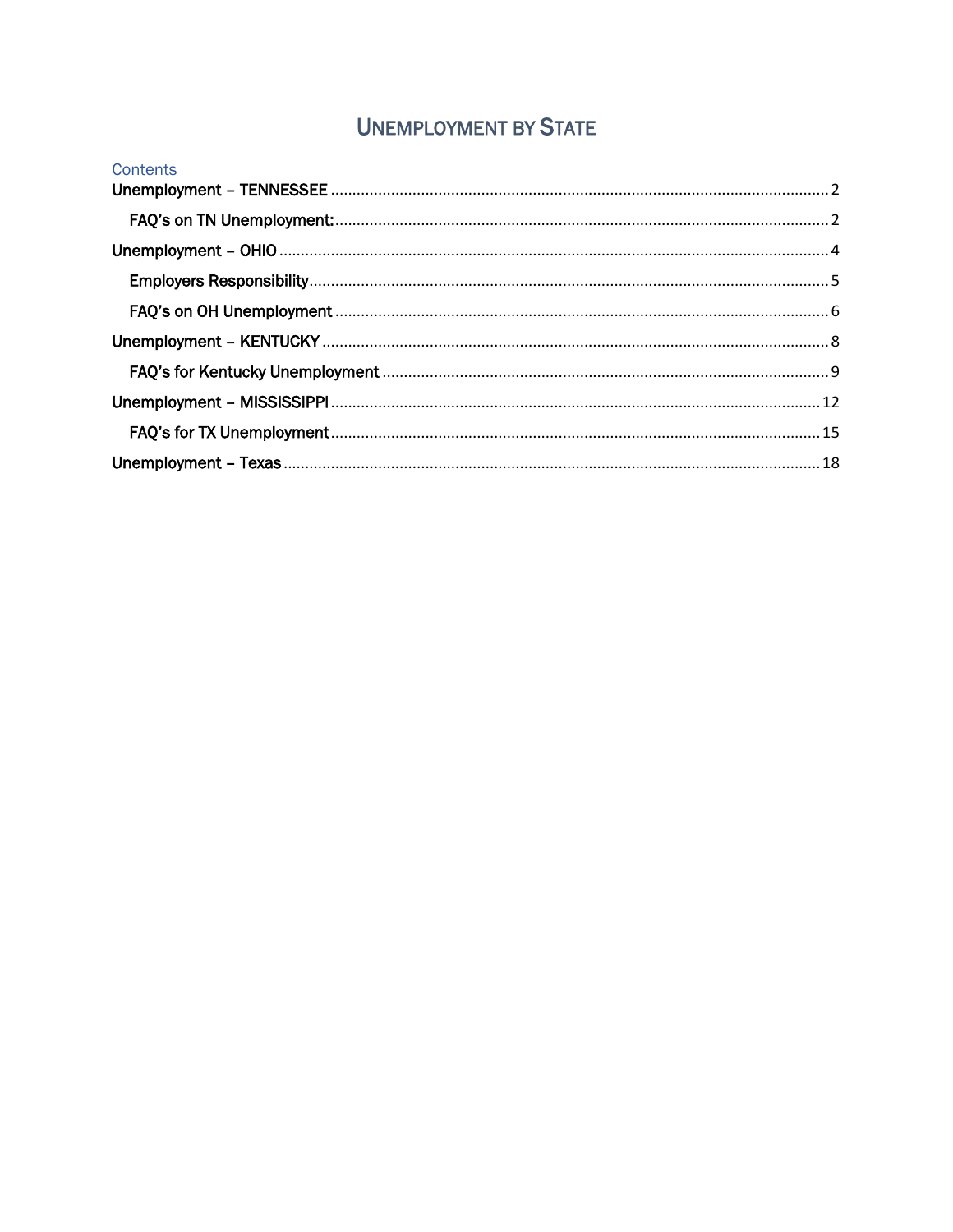# <span id="page-1-0"></span>Unemployment – TENNESSEE

<https://www.tn.gov/workforce/unemployment.html> <https://www.tn.gov/workforce/covid-19/employees.html>

## If you applied for unemployment benefits, you must complete a weekly certification in order to receive those benefits.

## If your employer filed a claim on your behalf, do not file an individual claim. If you are uncertain if your employer has filed a claim, call your employer to confirm.

The fastest and most efficient way to file an unemployment claim is to go to [www.Jobs4TN.gov.](http://www.jobs4tn.gov/) Due to the high volume of claims because of the COVID-19 emergency, if you file with any other method you could significantly delay the processing of your claim.

- You are required to certify online each Sunday to notify the state you are still not working.
- You can check the status of your claim on your dashboard at [Jobs4TN.gov.](https://www.jobs4tn.gov/vosnet/Default.aspx)
- If you are locked out of your Jobs4TN.gov account you may submit a ticket to [LWDSupport.tn.gov.](https://lwdsupport.tn.gov/hc/en-us/requests/new)
- If your place of employment is temporarily closed due to COVID-19, please indicate a return to work date. If you are unsure of the return to work date, use the date 16 weeks from the day of filing.
- The state can provide your weekly benefit payment through direct deposit or debit card. You can choose which method when you file your claim.
- Your unemployment benefit is considered taxable income. You can choose to have federal taxes deducted from your weekly payment.
- The maximum weekly benefit in Tennessee is \$275 before federal taxes are deducted.
- The state determines your weekly benefit based on your earning over the past 18 months.
- When you receive your debit card, if there are issues, you should contact Conduit at 855- 462-5887.
- The COVID-19 emergency has created an enormous demand on the unemployment insurance system. The Tennessee Department of Labor and Workforce Development is doing everything possible to process claims.

# <span id="page-1-1"></span>FAQ's on TN Unemployment:

[https://www.tennessean.com/story/money/2020/03/17/lost-job-because-coronavirus-tn](https://www.tennessean.com/story/money/2020/03/17/lost-job-because-coronavirus-tn-unemployment-benefits/5067072002/)[unemployment-benefits/5067072002/](https://www.tennessean.com/story/money/2020/03/17/lost-job-because-coronavirus-tn-unemployment-benefits/5067072002/)

# When can you file for unemployment?

Workers can file a claim for benefits the day after a job ends or after an employer has significantly cut hours. Visit [jobs4tn.gov.](http://www.jobs4tn.gov/)

## How much can you get on unemployment?

Qualified applicants can receive up to \$275 a week for as long as 26 weeks. Wages earned in the past 18 months will be used to calculate weekly benefits and the duration of those benefits.

## What do you need to apply?

Applicants will need to present a Social Security number, a driver's license number, address, phone number and email address. They must also detail their last 18 months of employment, the last day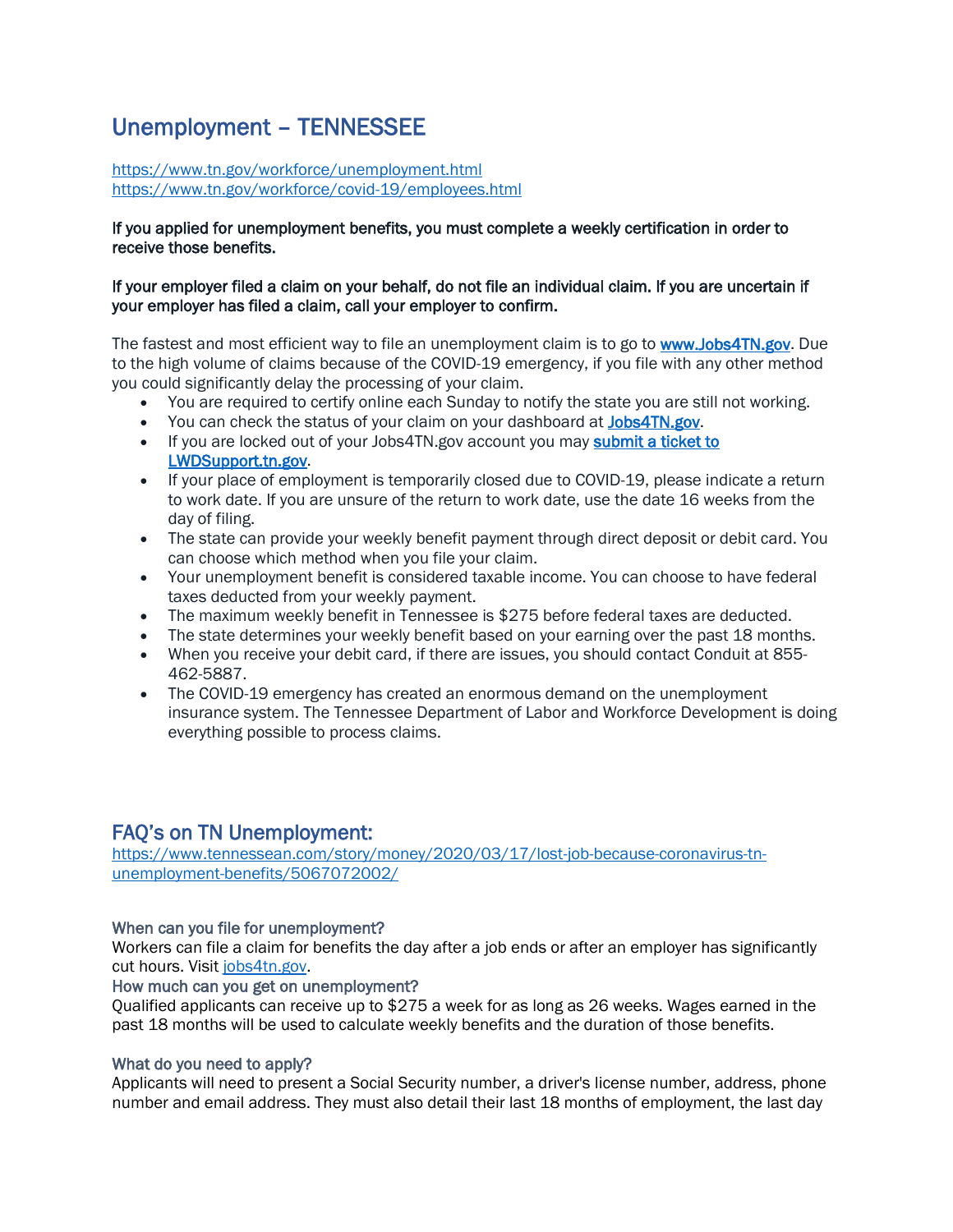worked and reason why they are no longer in that position. The labor department will contact the applicant's previous employer, who has seven days to respond.

## How long does it take to get paid?

It typically takes 21 days for a claim to process.

For more information, call 844-224-5818, start a live chat at [jobs4TN.gov,](https://www.jobs4tn.gov/vosnet/Default.aspx)

visit [tn.gov/workforce/unemployment](https://www.tn.gov/workforce/unemployment) or [lwdsupport.tn.gov.](https://lwdsupport.tn.gov/hc/en-us) An app is also available on [Google Play](https://play.google.com/store/apps/details?id=com.geosolinc.jobs4tn) and the [App Store.](https://itunes.apple.com/us/app/neworks/id942967888?mt=8)

# Tennessee Talent Exchange

Gov. Bill Lee announced a [new public-private partnership t](https://www.tennessean.com/story/money/2020/03/26/tennessee-gov-bill-lee-launches-jobs-exchange-surging-unemployment-demand-workers-amid-coronavirus/2921415001/)o help match Tennesseans who have lost work with employers undergoing a surge in demand because of the coronavirus, or COVID-19, outbreak.

The "Tennessee Talent Exchange" is available at **[Jobs4TN.gov](http://www.tngrocer.org/jobs.html)** and it helps streamline the process for posting jobs and finding jobs.

# What could federal aid look like?

President Trump signed a [\\$2 trillion relief package](https://www.tennessean.com/story/news/politics/2020/03/24/coronavirus-stimulus-package-checks-congress/2906409001/) on March 27 that aims to soften the blow of the coronavirus pandemic in the country.

The legislation includes a one-time payment of \$1,200 to adults making \$75,000 or less, or \$2,400 to couples making \$150,000 or less.

RELIEF: [What we know \(and what we don't\) about checks in coronavirus stimulus package](https://www.tennessean.com/story/news/politics/2020/03/24/coronavirus-stimulus-package-checks-congress/2906409001/) [https://www.tennessean.com/story/news/politics/2020/03/24/coronavirus-stimulus-package](https://www.tennessean.com/story/news/politics/2020/03/24/coronavirus-stimulus-package-checks-congress/2906409001/)[checks-congress/2906409001/](https://www.tennessean.com/story/news/politics/2020/03/24/coronavirus-stimulus-package-checks-congress/2906409001/)

# How do I get more immediate cash assistance?

The Tennessee Department of Human Services will begin deploying emergency cash assistance to families whose income has been significantly hurt by the COVID-19 outbreak, accessing dollars in the Temporary Assistance for Needy Family program.

Beginning Thursday, March 26, families can [apply online](https://tdhs.service-now.com/relief?id=relief_registration) for up to two months of assistance, with some families eligible for up to \$1,000 a month. Those applying had to be employed as of March 11 and had to have lost a job or experienced a 50% decline in earnings because of the coronavirus impact.

The families must include a child or a pregnant woman and they must have a valid Social Security number.

A household of one or two people can receive \$500 a month for two months. A household with three or four people can receive \$750 a month, and homes with five or more people can receive \$1,000 a month. These benefits are in addition to unemployment benefits an individual can access and existing TANF customers are eligible for the cash assistance as well.

Households can apply online and can expect to receive an approval or denial within five days. If they are approved, they can receive an electronic benefit transfer card within five to seven days of approval by mail. They do not need to call DHS for an interview to apply.

Eligible families cannot have resources available greater than \$2,000 and their monthly benefits income cannot be greater than 85% of Tennessee's median income. That is \$2,696 for a household of one and \$3,526 for a household of two, \$4,356 for a household of three, \$5,185 for a household of four and \$6,015 for a household of five.

To apply, visit [tdhs.service-now.com.](https://tdhs.service-now.com/relief?id=relief_registration)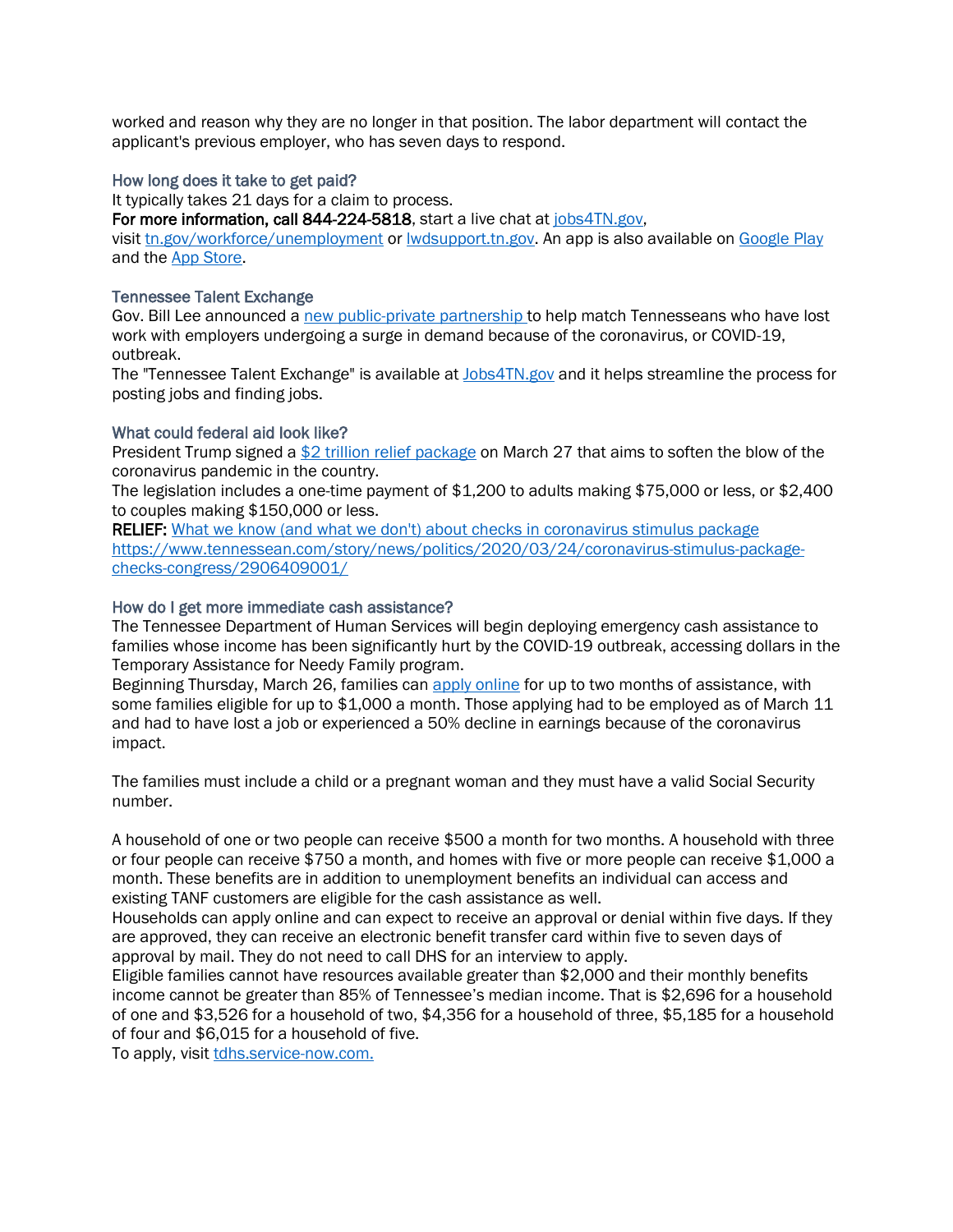# <span id="page-3-0"></span>**Unemployment - OHIO**

http://jfs.ohio.gov/ouio/InstructionsForFilingWeeklyClaimsRelatedToCOVID-19.stm

# Instructions for Filing Weekly Claims Related to COVID-19

If you were laid off or had your hours reduced as a result of the COVID-19 pandemic and were approved to receive unemployment benefits, you may be prompted to enter work-search activities when filing your weekly claims for benefits. If you do, please enter the responses below. (Note: The screens below may look different if you are on a mobile device.)

|                                                                                                                   | 1. Select "Yes" to indicate                                                                                                                              |                                                        |                                                                      | 2. Select "Yes" to indicate that you were                                                                                                                  |                                            |
|-------------------------------------------------------------------------------------------------------------------|----------------------------------------------------------------------------------------------------------------------------------------------------------|--------------------------------------------------------|----------------------------------------------------------------------|------------------------------------------------------------------------------------------------------------------------------------------------------------|--------------------------------------------|
| https://unemployment-uat.jfs.chio.gov/c                                                                           | that you were able to work.                                                                                                                              | <b>AC</b> Search                                       |                                                                      | physically and mentally able to work.                                                                                                                      |                                            |
| JF5 - Continued Claim Appl X                                                                                      |                                                                                                                                                          |                                                        |                                                                      |                                                                                                                                                            |                                            |
| Elle Edit View Favorites Tools Help<br><b>Department of</b><br>hio<br><b>Job and Family Services</b>              | <b>Continued Claim</b>                                                                                                                                   | cation                                                 | <b>gov</b><br><b>ONTINUED CLAIMS L</b>                               | 3. Select "Yes" to indicate that you completed<br>two work-search activities.<br>3a. For the first "Work search activity<br>completed," answer "COVID-19." |                                            |
|                                                                                                                   |                                                                                                                                                          |                                                        |                                                                      | For "Location of work search activity," answer                                                                                                             |                                            |
| Continued Claim Application - UI Claim - 3/21/2020<br>During the wook claimed, were you available for work?<br>п. |                                                                                                                                                          | O Yes O No                                             |                                                                      | "Executive Order-Home."                                                                                                                                    |                                            |
| 2                                                                                                                 | During the week claimed, were you physically and mentally able to work?                                                                                  | O Yas O No                                             |                                                                      |                                                                                                                                                            |                                            |
| You must keep confirmation of the Activities completed.)                                                          | During the week claimed, did you complete two work search activities? If<br>YES, in the space below please list the two activities completed. (reminder: | O Yes O No                                             |                                                                      | For City, State and Zip Code, use your home<br>address.                                                                                                    |                                            |
|                                                                                                                   | a In the spaces below write the Activity/Employer and the Location of your first work search action.                                                     |                                                        |                                                                      |                                                                                                                                                            |                                            |
| *Work search activity completed                                                                                   |                                                                                                                                                          |                                                        |                                                                      | 3b. Select "Internet" as the method of                                                                                                                     |                                            |
| * Location of work search activity                                                                                |                                                                                                                                                          |                                                        |                                                                      | completing the work search activity.                                                                                                                       |                                            |
| " City                                                                                                            |                                                                                                                                                          | State Select One                                       |                                                                      | 3c. For "If you applied for a position, please                                                                                                             |                                            |
| * Zip Code                                                                                                        |                                                                                                                                                          |                                                        |                                                                      |                                                                                                                                                            |                                            |
| activity                                                                                                          | *b Please select the method that you used to complete the work search                                                                                    | Select One V                                           |                                                                      | list it here," answer "COVID-19 Executive<br>Order."                                                                                                       |                                            |
| activity, please explain                                                                                          | c If you applied for a position, please list it here. If you completed an                                                                                |                                                        |                                                                      |                                                                                                                                                            |                                            |
|                                                                                                                   | d What date did you complete this work search activity?                                                                                                  | Select One V                                           |                                                                      | 3d. Select any date listed.                                                                                                                                |                                            |
| e What was the outcome of the work search activity?                                                               |                                                                                                                                                          | $\checkmark$<br>Select One                             | Chat Busy                                                            |                                                                                                                                                            |                                            |
|                                                                                                                   |                                                                                                                                                          |                                                        |                                                                      | 3e. Select "Unknown" for the outcome of the                                                                                                                |                                            |
|                                                                                                                   |                                                                                                                                                          |                                                        |                                                                      | work search activity.                                                                                                                                      |                                            |
|                                                                                                                   |                                                                                                                                                          |                                                        |                                                                      |                                                                                                                                                            |                                            |
|                                                                                                                   |                                                                                                                                                          |                                                        |                                                                      |                                                                                                                                                            | $\Box$                                     |
|                                                                                                                   |                                                                                                                                                          |                                                        | https://unemployment-uat.jfs.ohio.gov/cmtview/NavControlle           | - A C Search.                                                                                                                                              | $\circ$ - $\vert$<br>青大草                   |
|                                                                                                                   |                                                                                                                                                          | JFS - Continued Claim Appl >                           |                                                                      |                                                                                                                                                            |                                            |
|                                                                                                                   |                                                                                                                                                          | File Edit View Favorites Tools Help<br><b>ZID CODD</b> |                                                                      |                                                                                                                                                            | $\times$ <b>Convert</b> - <b>El Select</b> |
|                                                                                                                   |                                                                                                                                                          | activity.                                              | b Please select the method that you used to complete the work search | Select One Y                                                                                                                                               |                                            |

For entries 3f through 3j, duplicate your answers from 3a through 3e.

For the remainder of the form (Questions  $4-7$ ), answer the questions appropriately and honestly, remembering to report any earnings.

Click the  $\vert$  Next  $\vert$  button to submit.

|    | b Please select the method that you used to complete the work search<br>activity.                                                        | Select One Y                                   |  |
|----|------------------------------------------------------------------------------------------------------------------------------------------|------------------------------------------------|--|
|    | c If you applied for a position, please list it here. If you completed an<br>activity, please explain.                                   |                                                |  |
|    | What date did vou complete this work search activity?<br>d.                                                                              | Select One V                                   |  |
|    | What was the outcome of the work search activity?<br>$\bullet$                                                                           | Select One<br>$\checkmark$                     |  |
|    | f In the spaces below write the Activity/Employer and the Location of your second work search activity.                                  |                                                |  |
|    | Work search activity completed                                                                                                           |                                                |  |
|    | Location of work search activity                                                                                                         |                                                |  |
|    |                                                                                                                                          |                                                |  |
|    | * City                                                                                                                                   | 'State Select One                              |  |
|    | Zip Code                                                                                                                                 |                                                |  |
|    | Please select the method that you used to complete the work search<br>$\alpha$<br>activity.                                              | Select One Y                                   |  |
|    | h If you applied for a position, please list it here. If you completed an<br>activity, please explain.                                   |                                                |  |
|    | "i What date did you complete this work search activity?                                                                                 | Select One Y                                   |  |
|    | What was the outcome of the work search activity?                                                                                        | Select One                                     |  |
| 4. | During the week claimed.                                                                                                                 |                                                |  |
|    | a did you refuse work or a referral to work?                                                                                             | ○ Yes ○ No                                     |  |
|    | did you quit employment?<br>ъ.                                                                                                           | $O$ Yes $O$ No                                 |  |
|    | c were you discharged (fired) from employment?                                                                                           | $O$ Yes $O$ No                                 |  |
| ъ. | During the week claimed, did you apply for (or was there a change in the<br>amount of) pension, or any other type of retirement payment? | O Yes O No                                     |  |
| 6. | Did you receive, or will you receive, holiday pay for a holiday that occurred<br>cludes the week claimed?                                | Chat Busy<br>Đ<br>$\bigcirc$ Yes $\bigcirc$ No |  |
|    |                                                                                                                                          |                                                |  |

March 2020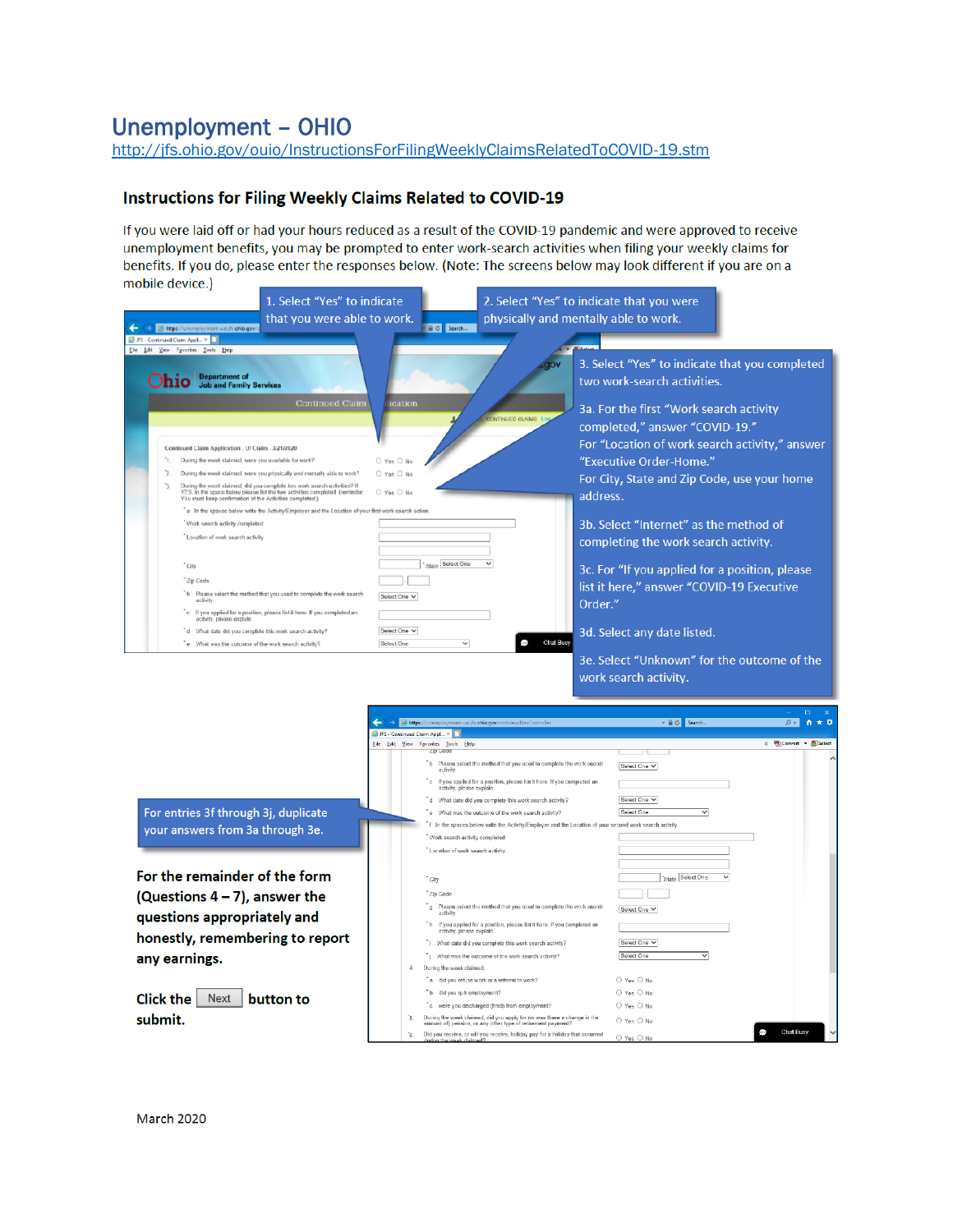# <span id="page-4-0"></span>Employers Responsibility

Employers are to provide the following form to all Employee's in OHIO who are laid off due to the COVID-19 Pandemic in order to expedite the employee's claim.

<http://www.odjfs.state.oh.us/forms/num/JFS00671/pdf/>

|                                                                                                                                                                                                                                                                                                                                                                                                                                                                                                                                                                                                                                                                                                                                                       | <b>Reset Form</b>            |                                                                                                        | Ohio Department of Job and Family Services<br><b>MASS LAYOFF INSTRUCTION SHEET</b>                                                                                                                               |                    |                                                                                                                                                                                                                                                        |
|-------------------------------------------------------------------------------------------------------------------------------------------------------------------------------------------------------------------------------------------------------------------------------------------------------------------------------------------------------------------------------------------------------------------------------------------------------------------------------------------------------------------------------------------------------------------------------------------------------------------------------------------------------------------------------------------------------------------------------------------------------|------------------------------|--------------------------------------------------------------------------------------------------------|------------------------------------------------------------------------------------------------------------------------------------------------------------------------------------------------------------------|--------------------|--------------------------------------------------------------------------------------------------------------------------------------------------------------------------------------------------------------------------------------------------------|
|                                                                                                                                                                                                                                                                                                                                                                                                                                                                                                                                                                                                                                                                                                                                                       | For employees of             | 9800098019: COVID-19 SEPARATION                                                                        |                                                                                                                                                                                                                  |                    | Last day of work <sup>*</sup>                                                                                                                                                                                                                          |
| Layoff location                                                                                                                                                                                                                                                                                                                                                                                                                                                                                                                                                                                                                                                                                                                                       |                              |                                                                                                        |                                                                                                                                                                                                                  |                    |                                                                                                                                                                                                                                                        |
|                                                                                                                                                                                                                                                                                                                                                                                                                                                                                                                                                                                                                                                                                                                                                       |                              |                                                                                                        | *This date will automatically populate on to your application and determination of benefits.                                                                                                                     |                    |                                                                                                                                                                                                                                                        |
|                                                                                                                                                                                                                                                                                                                                                                                                                                                                                                                                                                                                                                                                                                                                                       |                              | STEP #1: File an APPLICATION                                                                           | they are filed. Filing your application after the first week of layoff may cause a delay or denial of benefits.                                                                                                  |                    | File your application within the first week of your layoff. Applications are effective Sunday of the calendar week in which                                                                                                                            |
|                                                                                                                                                                                                                                                                                                                                                                                                                                                                                                                                                                                                                                                                                                                                                       |                              | Your application may be filed as early as:                                                             |                                                                                                                                                                                                                  | But no later than: |                                                                                                                                                                                                                                                        |
|                                                                                                                                                                                                                                                                                                                                                                                                                                                                                                                                                                                                                                                                                                                                                       |                              |                                                                                                        |                                                                                                                                                                                                                  |                    | Apply online at https://unemployment.ohio.gov (accessible 24 hours a day, 7 days a week), OR apply by phone at 1-877-<br>644-6562 during normal business hours (Monday through Friday, 8:00 a.m. to 5:00 p.m., excluding holidays).                    |
| ٠<br>٠<br>٠                                                                                                                                                                                                                                                                                                                                                                                                                                                                                                                                                                                                                                                                                                                                           |                              | Mass Lavoff Number: 2000180                                                                            | Be prepared to provide the following information on your application:<br>• Your Social Security number and your driver's license (or state ID) number<br>Your name, address, telephone number, and email address |                    | Using this number will populate your employer's information and last day of work on to your application.                                                                                                                                               |
| The name, address, telephone number, and dates of work for any additional employers with whom you worked<br>during your last 6 weeks of work<br>Names, Social Security numbers, and dates of birth of any dependents, to include children and your spouse<br>٠<br>Alien Registration Number and expiration date of your work authorization (if not a U.S. Citizen)<br>٠<br>Payment Preference (if direct deposit is preferred, you will need your bank routing number and account number)                                                                                                                                                                                                                                                             |                              |                                                                                                        |                                                                                                                                                                                                                  |                    |                                                                                                                                                                                                                                                        |
|                                                                                                                                                                                                                                                                                                                                                                                                                                                                                                                                                                                                                                                                                                                                                       |                              | Laid Off/Lack of Work on your application.                                                             |                                                                                                                                                                                                                  |                    | NOTE: If you have received this layoff number and have been laid off, due to COVID-19. This would be considered,                                                                                                                                       |
|                                                                                                                                                                                                                                                                                                                                                                                                                                                                                                                                                                                                                                                                                                                                                       | Correspondence Inbox.        |                                                                                                        |                                                                                                                                                                                                                  |                    | NOTE: It is your responsibility to read all correspondence and reply to any requests for additional information sent to you<br>by the established deadlines. You may view and respond to notices by logging in to your online account and viewing your |
| your layoff.                                                                                                                                                                                                                                                                                                                                                                                                                                                                                                                                                                                                                                                                                                                                          |                              | STEP #2: File WEEKLY CLAIMS                                                                            |                                                                                                                                                                                                                  |                    | Weekly Claims cannot be filed until the week is over, and only if your application was properly filed within the first week of                                                                                                                         |
|                                                                                                                                                                                                                                                                                                                                                                                                                                                                                                                                                                                                                                                                                                                                                       |                              | first Weekly Claim can be filed as early as:                                                           |                                                                                                                                                                                                                  |                    | Weekly Claims must be filed by logging in to your online account at https://unemployment.ohio.gov. You will not receive<br>payment if you do not file your Weekly Claims. If your application is filed within the timeframe specified in Step #1, your |
|                                                                                                                                                                                                                                                                                                                                                                                                                                                                                                                                                                                                                                                                                                                                                       |                              |                                                                                                        | of payment. Be prepared to provide the following information on your Weekly Claims:                                                                                                                              |                    | You have 21 days to file your week in a timely manner. Failure to file timely Weekly Claims may result in a delay or denial                                                                                                                            |
| Gross HOLIDAY PAY for holidays that occur during the calendar week (do not report holiday pay during the week<br>paid, it must be reported in the week the holiday falls);<br>Gross EARNINGS for any work performed during the calendar week (do not report earnings during the week you<br>٠<br>are paid, earnings must be reported during the calendar week in which your work is performed);<br>• NOTE: DO NOT report Vacation Pay, Bonuses or Severance Pay on your Weekly Claims. If applicable, you will<br>be questioned about additional income on a Notice of Eligibility Issue. If you received vacation, bonus or<br>severance pay and do not receive a questionnaire regarding the income, call your Processing Center for<br>assistance. |                              |                                                                                                        |                                                                                                                                                                                                                  |                    |                                                                                                                                                                                                                                                        |
|                                                                                                                                                                                                                                                                                                                                                                                                                                                                                                                                                                                                                                                                                                                                                       |                              |                                                                                                        | be waived. Otherwise, you must complete all work search and reemployment activity requirements.                                                                                                                  |                    | WORK SEARCH: If your employer provided a recall date within 45 days of your last day worked, your work search may                                                                                                                                      |
|                                                                                                                                                                                                                                                                                                                                                                                                                                                                                                                                                                                                                                                                                                                                                       | delay or denial of benefits. |                                                                                                        |                                                                                                                                                                                                                  |                    | If you do not receive a confirmation number for either of the steps above, the action was not complete and could cause a                                                                                                                               |
|                                                                                                                                                                                                                                                                                                                                                                                                                                                                                                                                                                                                                                                                                                                                                       |                              | <b>Processing Center Contact Information:</b><br>http://jfs.ohio.gov/ouc/Processing Offices by SSN.pdf |                                                                                                                                                                                                                  |                    |                                                                                                                                                                                                                                                        |
|                                                                                                                                                                                                                                                                                                                                                                                                                                                                                                                                                                                                                                                                                                                                                       | JFS 00671 (Rev. 3/2020)      |                                                                                                        |                                                                                                                                                                                                                  |                    |                                                                                                                                                                                                                                                        |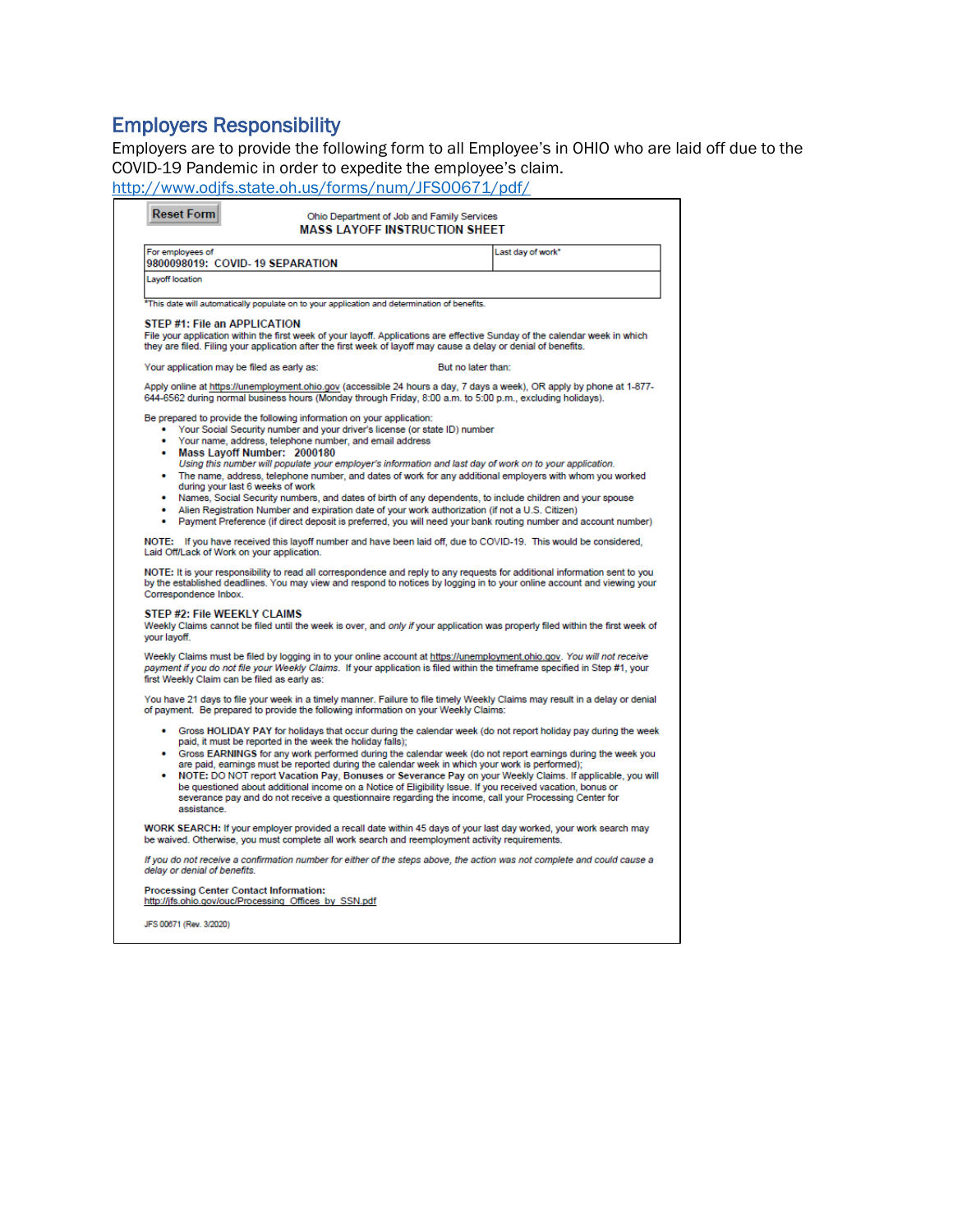# <span id="page-5-0"></span>FAQ's on OH Unemployment

[https://www.msn.com/en-us/money/news/out-of-work-because-of-coronavirus-heres-how-the](https://www.msn.com/en-us/money/news/out-of-work-because-of-coronavirus-heres-how-the-federal-stimulus-affects-ohio-unemployment/ar-BB11VI9M)[federal-stimulus-affects-ohio-unemployment/ar-BB11VI9M](https://www.msn.com/en-us/money/news/out-of-work-because-of-coronavirus-heres-how-the-federal-stimulus-affects-ohio-unemployment/ar-BB11VI9M)

Applying for unemployment in Ohio? Changes signed into law by President Donald Trump on Friday could increase how much money you might receive.

[With at least 430,000 unemployed workers in the state](https://www.cincinnati.com/story/money/2020/03/23/coronavirus-1-out-7-ohio-jobs-impacted-industries-so-far/2899269001/) and an unemployment rate that's likely around 7.4%, many Ohioans are suffering the effects of the novel coronavirus-imposed closures and bans.

[The \\$2 trillion federal stimulus package i](https://www.usatoday.com/story/news/politics/2020/03/27/coronavirus-stimulus-package-questions-answers/2930656001/)ncluded some relief for those workers. Here's how you might benefit.

## Am I eligible to apply for unemployment compensation?

You are eligible if you were required to be isolated or quarantined by a medical professional, local health authority or employer because of COVID-19, the respiratory disease caused by the novel coronavirus. You do not need to actually be diagnosed with COVID-19 to receive benefits. You're also eligible if your employer shut down operations due to the novel coronavirus.

## Am I eligible for benefits if I self-quarantine?

In most cases, no. Those who are working from home are not eligible for unemployment. If an employer required workers to stay home but did not offer an option to work remotely or online, the employees might be eligible for unemployment.

#### How long can I receive unemployment compensation?

Ohio limits payments to a maximum of 26 weeks. Changes approved by Congress add another 13 weeks of payments after state payments end, for a maximum of 39 weeks.

## How much money could I receive each week?

You are eligible for up to half of your average weekly wage over 20 weeks. Ohioans are eligible for a maximum of \$480 a week through state benefits.

Workers can receive an extra \$600 a week through the end of July thanks to the federal stimulus package. That means Ohioans could receive up to \$1,080 a week in unemployment compensation. You must have made at least \$269 a week to be eligible. Here's an estimate of what you might [receive](https://unemployment.ohio.gov/PDF/Benefits_Estimator.pdf) from the Ohio Department of Job and Family Services.

## I receive a 1099 tax form. Can I apply for unemployment benefits?

Yes, thanks to the new federal stimulus. Ohio is working to handle claims filed by self-employed people. It might take a little time for Ohio to get policies in place to handle these claims. Still, you should file now because payments will be retroactive to Jan. 27.

## Will I get a federal stimulus check?

Congress approved up to \$1,200 per person and up to \$2,400 for most married couples filing jointly. The amount depends on your total income in 2019 or 2018, the last tax return you filed. When will my check arrive?

Treasury Secretary Steve Mnuchin said it could be as soon as three weeks, but it could take longer.

## Part of my wage comes from tips. How do I calculate my weekly wage for unemployment?

Tips are wages and should be reported as earnings.

Employers report quarterly earnings, which include the tips reported by employees for each pay period. Those employer reports are used to determine your average weekly wage.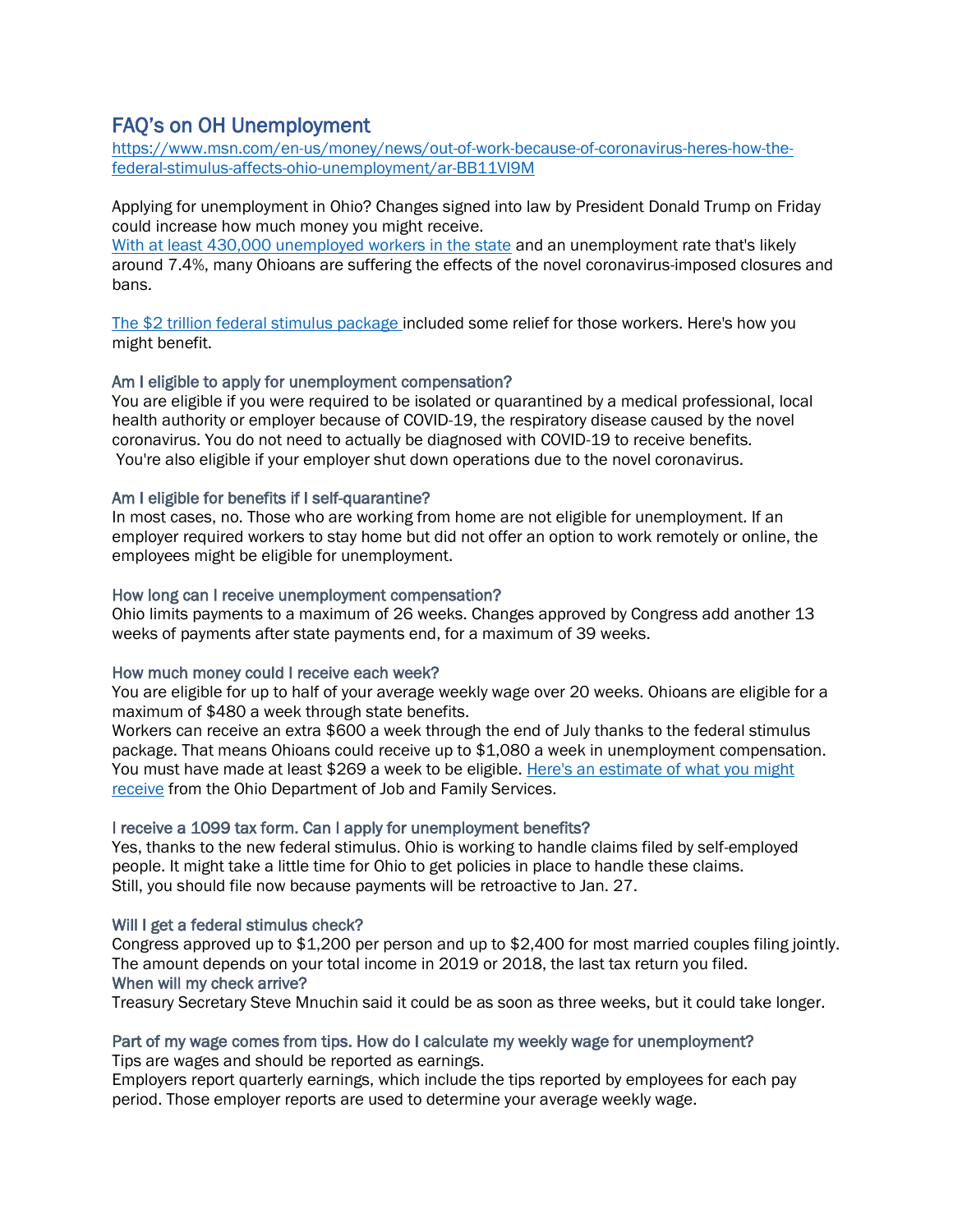If you think your employer did not report tips accurately or at all, you might need to file an affidavit with the Ohio Department of Job and Family Services to review.

#### I am working fewer hours because restaurants are providing carryout and drive-thru only. Can I apply for benefits?

If you are partially unemployed because of a lack of work, you might be eligible for benefits. However, you would probably receive less money.

Earnings over 20% of the weekly benefit amount will reduce the benefit payment dollar for dollar.

#### Do I need to try to find another job to receive unemployment compensation?

No. This requirement was waived by the governor.

## How do I apply for unemployment?

You can apply online at [http://unemployment.ohio.gov](http://unemployment.ohio.gov/) or via phone at 1-877-644-6562 or TTY 1-614-387-8408.

The phone lines are open from 7 a.m. to 7 p.m. Monday through Friday and 9 a.m. to 1 p.m. Saturday, but state officials recommended filing online if you are able.

#### What documents will I need to apply for unemployment?

You will need:

- your Social Security number
- driver's license or state identification number
- your name, address, telephone number and email address
- the name, address, telephone number and dates of employment for each place you worked in the past six weeks
- the reason you became unemployed
- dependents' names, Social Security numbers and dates of birth
- if you are not a U.S. citizen, your alien registration number and expiration date
- your regular occupation and job skills
- if you worked out-of-state or for the federal government, you might need a DD-214 member 4 copy (military service) or SF-8 or SF-50 form (for federal government employment)

## I can't get through to file my unemployment claim. Will that affect when I get money?

Ohio Department of Job and Family Services' personnel and systems are overwhelmed, and the number of claims isn't slowing. Lt. Gov. Jon Husted has said the state is working to improve these problems, but the wait is still long.

Benefits are applied retroactively to when you became eligible, not the date you file the claim. In the meantime, Ohio Department of Job and Family Services suggests trying off-peak hours.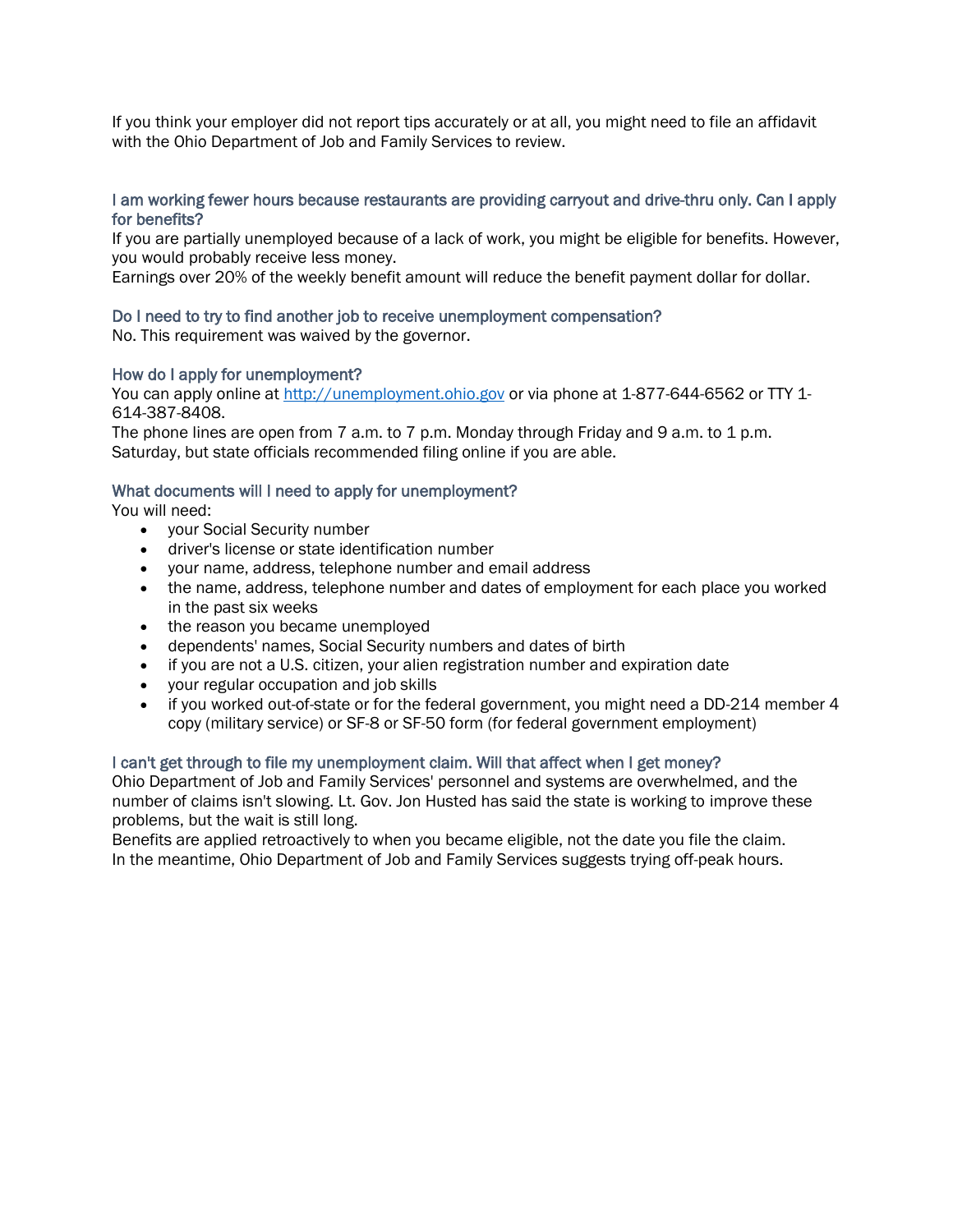# <span id="page-7-0"></span>Unemployment – KENTUCKY

# <https://kcc.ky.gov/career/Pages/What%20You%20Need%20To%20Know.aspx>

For Kentuckians recently made eligible for unemployment insurance (independent contractors, gigeconomy workers, childcare workers, etc.), during your application for UI you may receive messages stating that you are not monetarily invalid or have no claimable wages. Our system is still being updated to accommodate recent eligibility changes and despite these messages, your claim is still being processed for approval. All individuals recently made eligible and who have applied will begin to be notified of their claim status early next week.

#### *Claims by Last Name*

| Sunday    | A-D                    |
|-----------|------------------------|
| Monday    | E-H                    |
| Tuesday   | I-L                    |
| Wednesday | $M-P$                  |
| Thursday  | Q-U                    |
| Friday    | V-Z                    |
| Friday    | If You Missed Your Day |

In order to serve you better, UI claims will be filed on a specific day of the week based on the first letter of your last name.

# Apply Online

Website hours: Monday-Friday - 7 AM - 7 PM ET Sunday - 10 AM - 9 PM ET

IMPORTANT NOTE: Please be aware of fake unemployment filing websites designed to steal your personal information or charge you a fee.

- Make sure you are on a ".ky.gov" website when filing a Kentucky unemployment insurance claim.
- KCC services are free.
- KCC will never charge a fee.
- Only trust unemployment insurance-related emails that are sent from an @ky.gov address. Example: Firstname.Lastname@ky.gov

# To File Your Unemployment Insurance Claim You Will Need The Following

*Personal Information*

- Social Security OR Alien Registration Number
- Date of Birth
- Complete Mailing Address
- Phone Number

# *Employer Information (For the last 18 months):*

- Business/Company Name
- Business/Company Mailing Address
- Business/Company Phone Number
- Dates of Employment
- The reason you are no longer working for EACH employer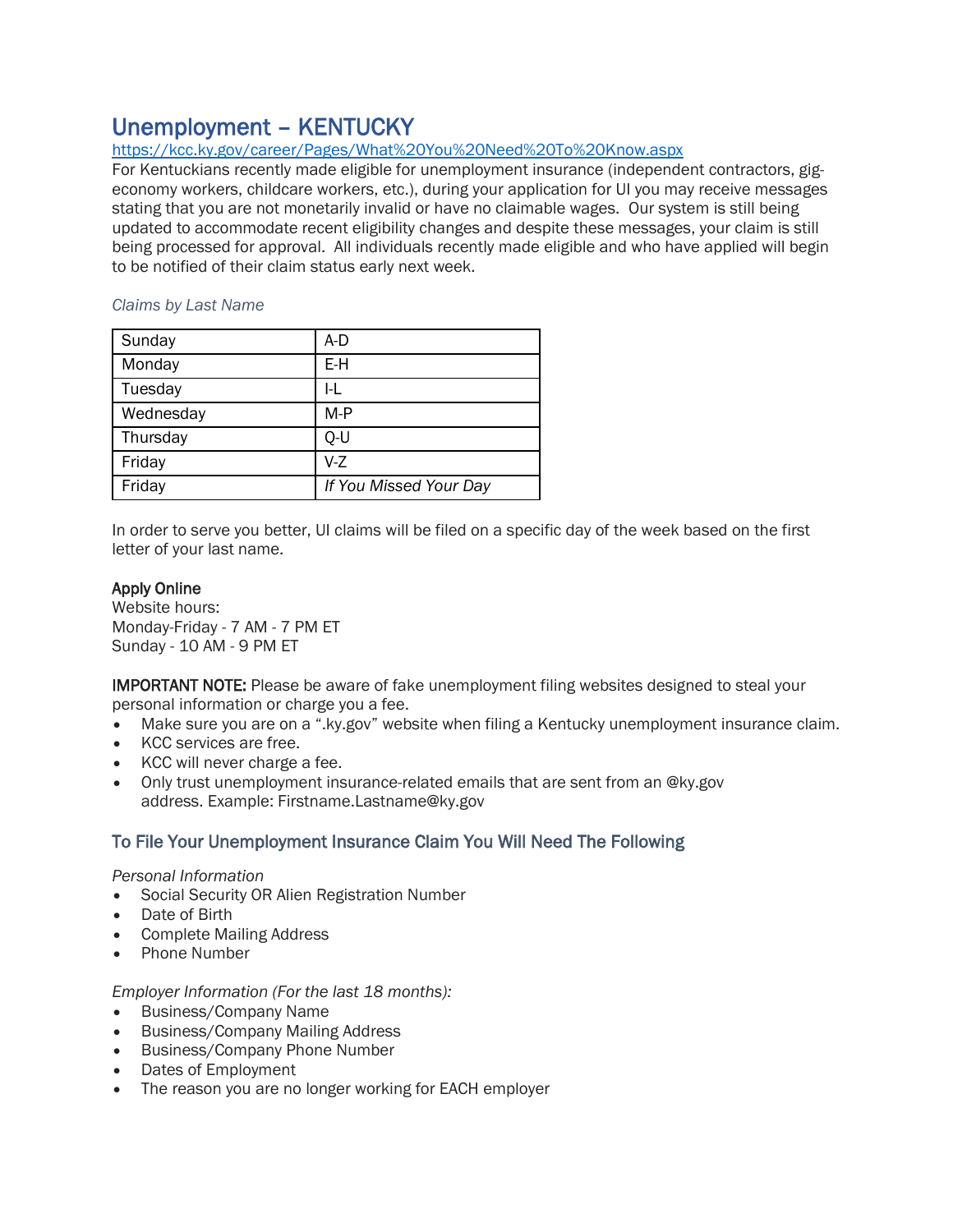## *Other Information You May Need*

- If you worked in other states: List of states in which you worked.
- If you worked for a Temporary Agency: Name/Address of Temporary Agency.
- If you worked for the Federal Government: Agency Name; Component name; Copy of your Standard Form (SF8, SF50).
- If you were in the US Military: Copy of your DD214 Member 4.
- If you worked through a skilled trade union: Name of contractor

#### *Are You Eligible?*

If you are laid off due to the Coronavirus outbreak, you may be eligible for unemployment insurance.

#### *Waiting Period Suspended*

Governor Beshear's Executive Order means that the seven-day waiting period is temporarily suspended.

*Click on the link below to access the Weekly Unemployment Insurance Benefits Calculator [Weekly Unemployment Insurance Benefits Calculator](http://apps.kcc.ky.gov/career/WuiCalculator.aspx)*

*Unemployment Insurance Services*

- [File or access your unemployment insurance claim](https://uiclaims.des.ky.gov/ebenefit/eben.htm)
- [Request your bi-weekly benefits online](https://uiclaims.des.ky.gov/ebenefit/eben.htm)
- Request your bi-weekly benefits by calling the voice response unit at 877-369-5984.
- [Access your eligibility review](https://uiclaims.des.ky.gov/ebenefit/eben.htm)
- Direct deposit [set up or make changes](https://uiclaims.des.ky.gov/ebenefit/eben.htm)

# <span id="page-8-0"></span>FAQ's for Kentucky Unemployment

<https://www.fool.com/the-ascent/banks/articles/how-apply-unemployment-kentucky/> *Kentucky workers should apply for unemployment if they cannot work due to COVID-19.* Here's how to determine if you're able to claim unemployment benefits, and if so, how much you might get.

# Do I qualify for unemployment benefits?

Kentucky residents must meet the following requirements to claim unemployment benefits:

- 1. You've lost your income or had your hours drastically reduced through no fault of your own.
- 2. You must be willing to work and actively seeking work (see note below).
- 3. Your past earnings must meet certain standards.

Kentucky has waived the work-search requirement due to the COVID-19 pandemic. It has also taken the unprecedented step of opening unemployment benefits to independent contractors and selfemployed workers, who are normally not eligible.

The state evaluates your earnings during a base period -- the first four of the last five completed quarters before you applied for unemployment. The base period for those who apply in March is October 2018 to September 2019. For those who apply in April, it's January to December 2019.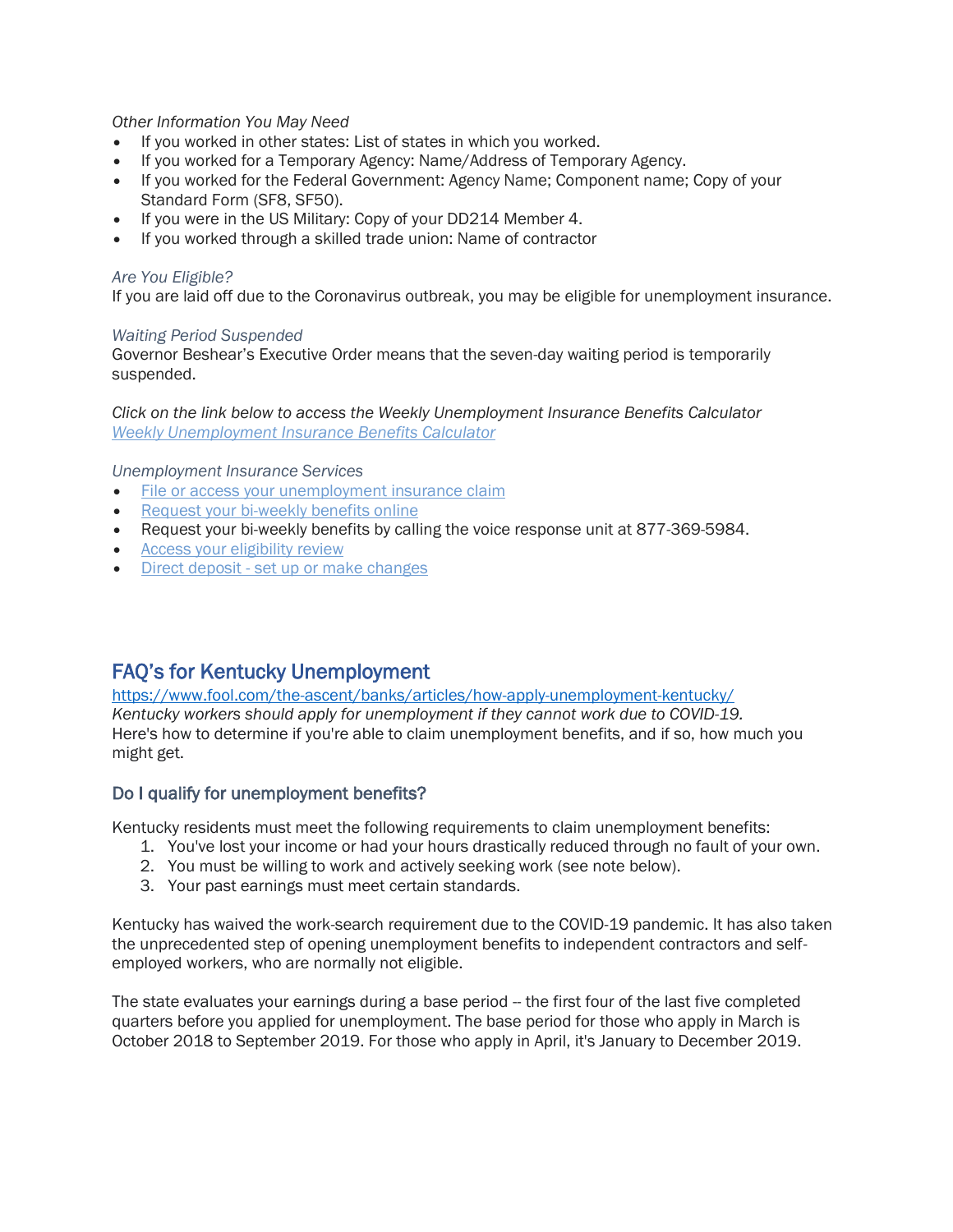Your wages during the base period must check all these boxes to qualify:

- 1. You must have earned at least \$1,500 in one quarter.
- 2. You must have earned at least \$1,500 total, across the other three quarters.
- 3. Your total base period earnings must be at least 1.5 times your earnings in your highestearning quarter.
- 4. Your total wages in your final two quarters must be at least \$312 to meet the requirement that your earnings in those quarters be at least eight times the minimum weekly benefit amount.

# How do I apply for unemployment benefits?

You can apply for unemployment on the [Kentucky Office of Unemployment Insurance website.](http://www.kewes.ky.gov/) You'll need:

- Your Social Security number
- Your mailing address
- The names, addresses, and phone numbers of all your employers during the past 18 months
- The first and last days you worked with all of your employers during the past 18 months
- [Bank account](https://www.fool.com/the-ascent/banks/) details for direct deposit

Due to unusually high demand caused by COVID-19 layoffs, Kentucky is requesting workers apply for unemployment and file their biweekly unemployment claims on a certain day of the week. As of March 30, 2020, here's when you should file based on the first letter of your last name:

Claims by Last Name

| Sunday    | A-D                    |
|-----------|------------------------|
| Monday    | E-H                    |
| Tuesday   | I-L                    |
| Wednesday | $M-P$                  |
| Thursday  | Q-U                    |
| Friday    | $V-Z$                  |
| Friday    | If You Missed Your Day |

In order to serve you better, UI claims will be filed on a specific day of the week based on the first letter of your last name.

## Apply Online

Website hours: Monday-Friday - 7 AM - 7 PM ET Sunday - 10 AM - 9 PM ET

IMPORTANT NOTE: Please be aware of fake unemployment filing websites designed to steal your personal information or charge you a fee.

- Make sure you are on a ".ky.gov" website when filing a Kentucky unemployment insurance claim.
- KCC services are free.
- KCC will never charge a fee.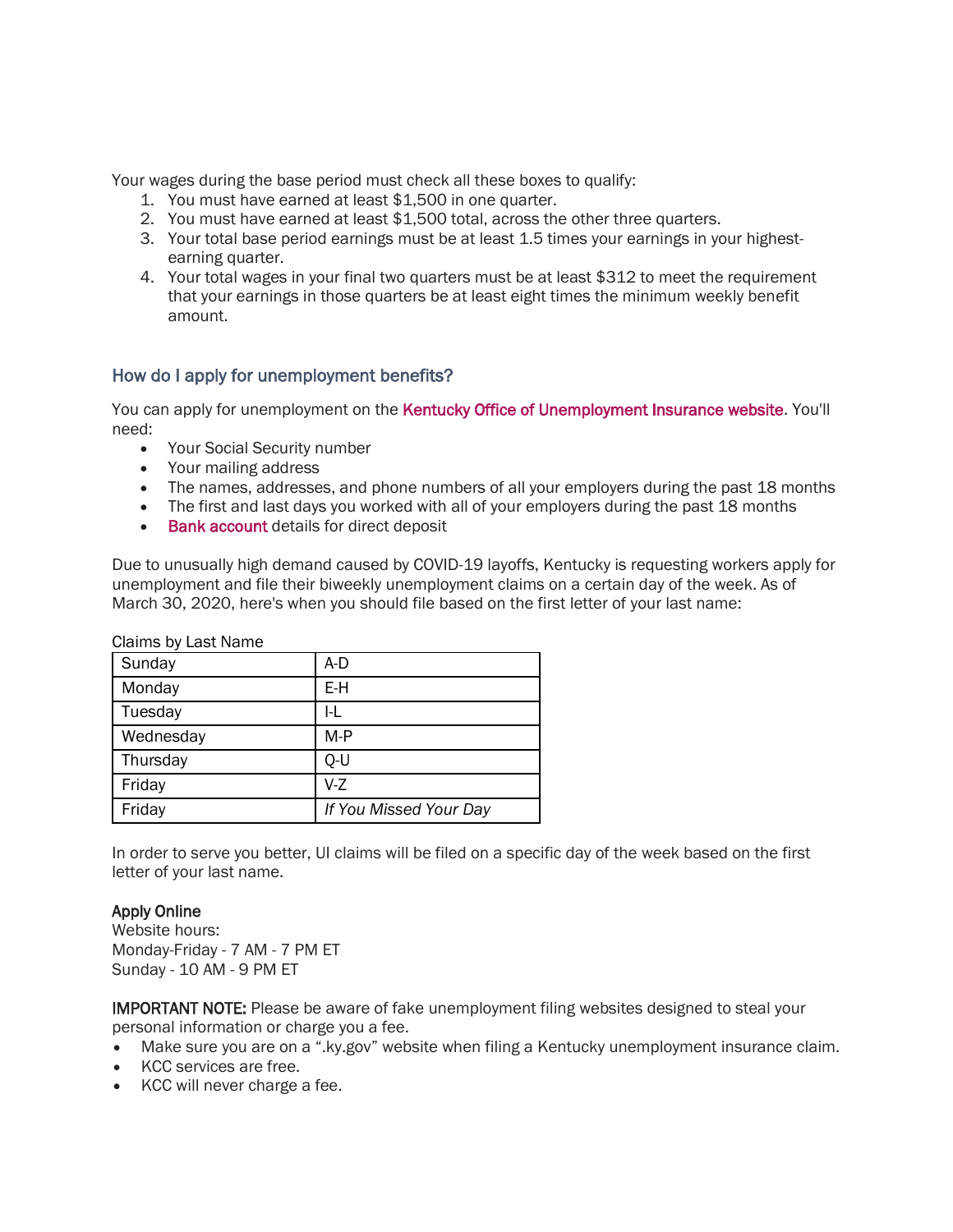• Only trust unemployment insurance-related emails that are sent from an @ky.gov address. Example: Firstname.Lastname@ky.gov

## *Source: [Kentucky Career Center.](https://kcc.ky.gov/career/Pages/What%20You%20Need%20To%20Know.aspx)*

After you create your account, you must file claims every other week to receive your benefits. There's usually a one-week waiting period, but it's waived during the pandemic.

## How much money will I receive in unemployment benefits?

You could receive anywhere from \$39 per week to \$552 per week in state unemployment benefits. The Coronavirus Aid, Relief, and Economic Security Act (CARES Act), passed in late March, will add \$600 per week in federally funded unemployment benefits to that number through July 2020. Your weekly state benefit amount (WBA) is 1.1923% of your total base period earnings. Here's a [calculator](http://apps.kcc.ky.gov/career/WuiCalculator.aspx) to help you figure out how much you can expect.

#### How long can I collect unemployment benefits?

Your maximum benefit amount is the lesser of:

- 26 times your WBA, or
- One-third of your base period earnings

No matter what, you will get at least 15 weeks of benefits, assuming you don't [find new employment](https://www.fool.com/the-ascent/credit-cards/articles/covid-jobs-that-are-in-demand-now/) that makes you ineligible for unemployment. The CARES Act currently extends that by 13 weeks.

## What if my unemployment claim is denied?

You can file an appeal in writing if your unemployment claim is denied. Your appeal must be postmarked within 15 days of the mail date on your denial.

Unemployment benefits won't solve everything, but it can make the coming months a little easier. Apply on your appointed day this week if you believe you qualify.

## Waiting Period Suspended

Governor Beshear's Executive Order means that the seven-day waiting period is temporarily suspended

#### Weekly Unemployment Insurance Benefit Calculator

<http://apps.kcc.ky.gov/career/WuiCalculator.aspx>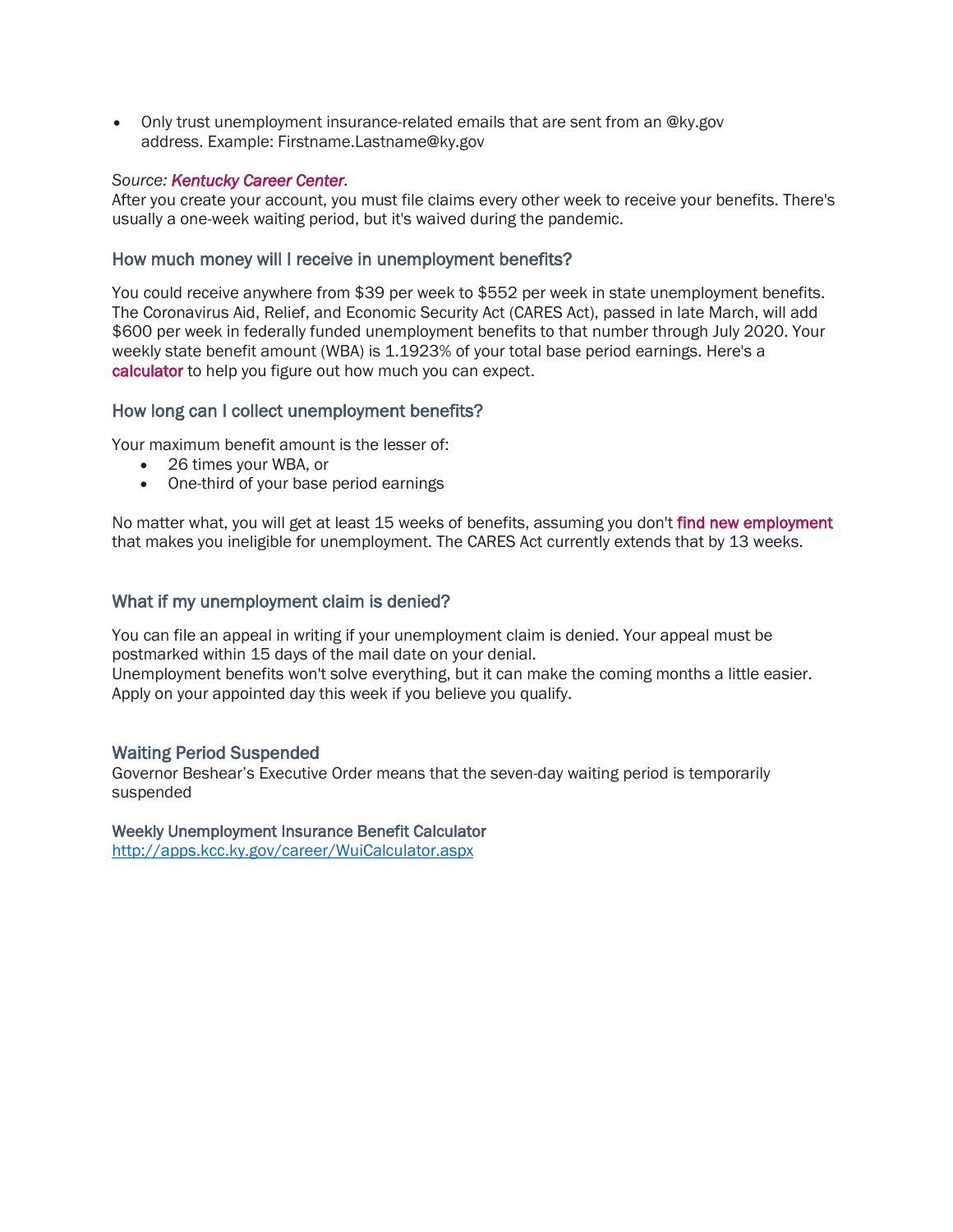# <span id="page-11-0"></span>Unemployment – MISSISSIPPI

# Executive Order

<https://mdes.ms.gov/unemployment-claims/covid19/>

On March 21, 2020, the Governor signed Executive Order No. 1462 due to the coronavirus COVID-19 pandemic to help employees and employers during this state of emergency. The changes associated with this include the following:

- Individuals receiving unemployment benefits will not be required to serve a waiting period week for initial claims filed from March 8, 2020, through June 27, 2020.
- Work search requirements that normally must be met to be considered eligible for Unemployment Insurance benefits shall be suspended beginning March 21, 2020, until June 27, 2020.
- All collection activities including, but not limited to, interception of state tax refunds, payment agreements, enrollment of liens, tax garnishments, and claimant overpayment garnishments shall be suspended until June 27, 2020.

*[Prior to its expiration on June 27, MDES has the discretion to reassess the measures associated](https://mdes.ms.gov/media/176886/pressrelease032120_wexecutiveorder_1462s.pdf)  [with this Executive Order and will modify, continue, or cancel these measures as needed in response](https://mdes.ms.gov/media/176886/pressrelease032120_wexecutiveorder_1462s.pdf)  [to the COVID-19 emergency.](https://mdes.ms.gov/media/176886/pressrelease032120_wexecutiveorder_1462s.pdf)*

# Explaining Executive Order 1462

We'd like to take this time to explain the provisions of Executive Order 1462, which was issued by the Governor on March 21, 2020. In order to provide some clarification on certain points, we have broken down the provisions below:

- 1. Normally, there is a one-week waiting period after you are deemed eligible for unemployment compensation (or "benefits") before you can be paid benefits. This means that under normal circumstances, you would not receive benefits for the first week after you file your claim. However, due to the COVID-19 Emergency, anyone who files a claim for benefits between March 8, 2020, and June 27, 2020, will be eligible to receive benefits the first week of their claim, without having to wait an extra week.
- 2. Normally, to remain eligible for benefits, you must meet certain work search requirements. These include making contact with three (3) employers and filing a job application with at least one (1) employer. However, due to the COVID-19 Emergency, claimants who file for benefits between March 8, 2020, and June 27, 2020, do not have to meet these work search requirements in order to remain eligible for benefits.
- 3. Normally, MDES has the right to pursue collection activities for any individual or business that owes money to MDES. We can do this through methods such as garnishments on individuals, bank levies on businesses, both state and federal tax refund intercepts, payment agreements, and the enrollment of liens (among other things). However, due to the COVID-19 Emergency, MDES will not attempt to collect any money previously owed to MDES by individuals or businesses until June 27, 2020 (although Employers still need to file contributions during this time). Please note, this does not apply to any garnishments for other businesses or agencies (such as child support payments to the Mississippi Department of Human Services). This only applies to actions by MDES to collect MDES debts.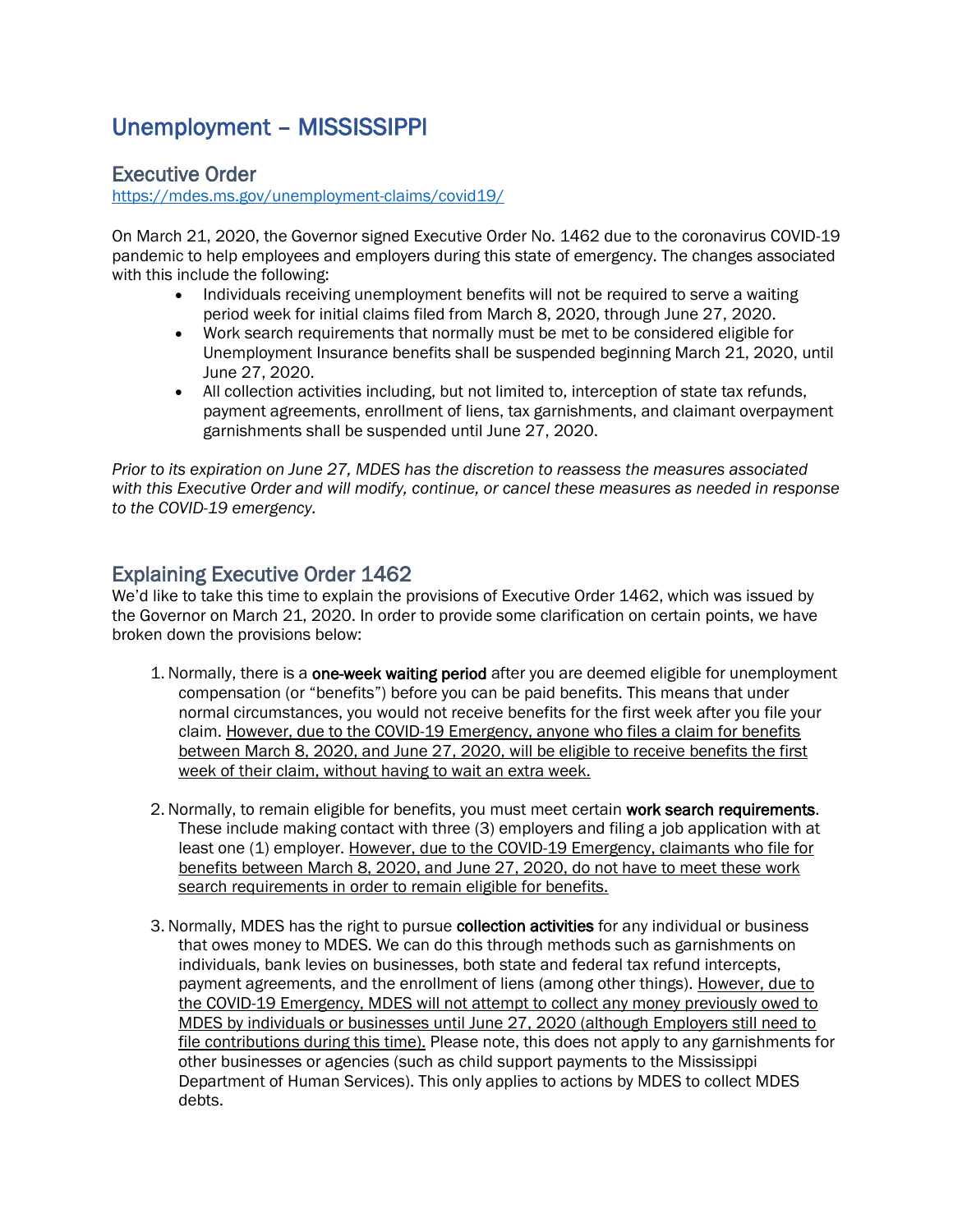# How to File for Unemployment

## http://mdes.ms.gov/unemployment-claims/



# **Register with MDES**

The first thing you have to do is register with MDES Online Services. Whether you want to file a claim to receive weekly unemployment benefits or to search for a new job, you must register first. That's how you get your personal User Name and PIN number to be able to use the online system whenever you need to.

**REGISTER HERE** 



# **Get the Details**

Everything you need to know about filing for benefit claims, how to qualify to receive unemployment benefits, what to do to file your claim every week and how to prepare your work search record is here for you.

**GET INFO** 



# **Claims Information**

There are many types of unemployment benefits claims you can file, depending on your particular situation: regular claims, interstate claims, combined wage claims, federal civilian claims and federal military claims. Everything you need to know about each is here in one convenient location, along with additional programs that may benefit you.

**EXPLORE HERE**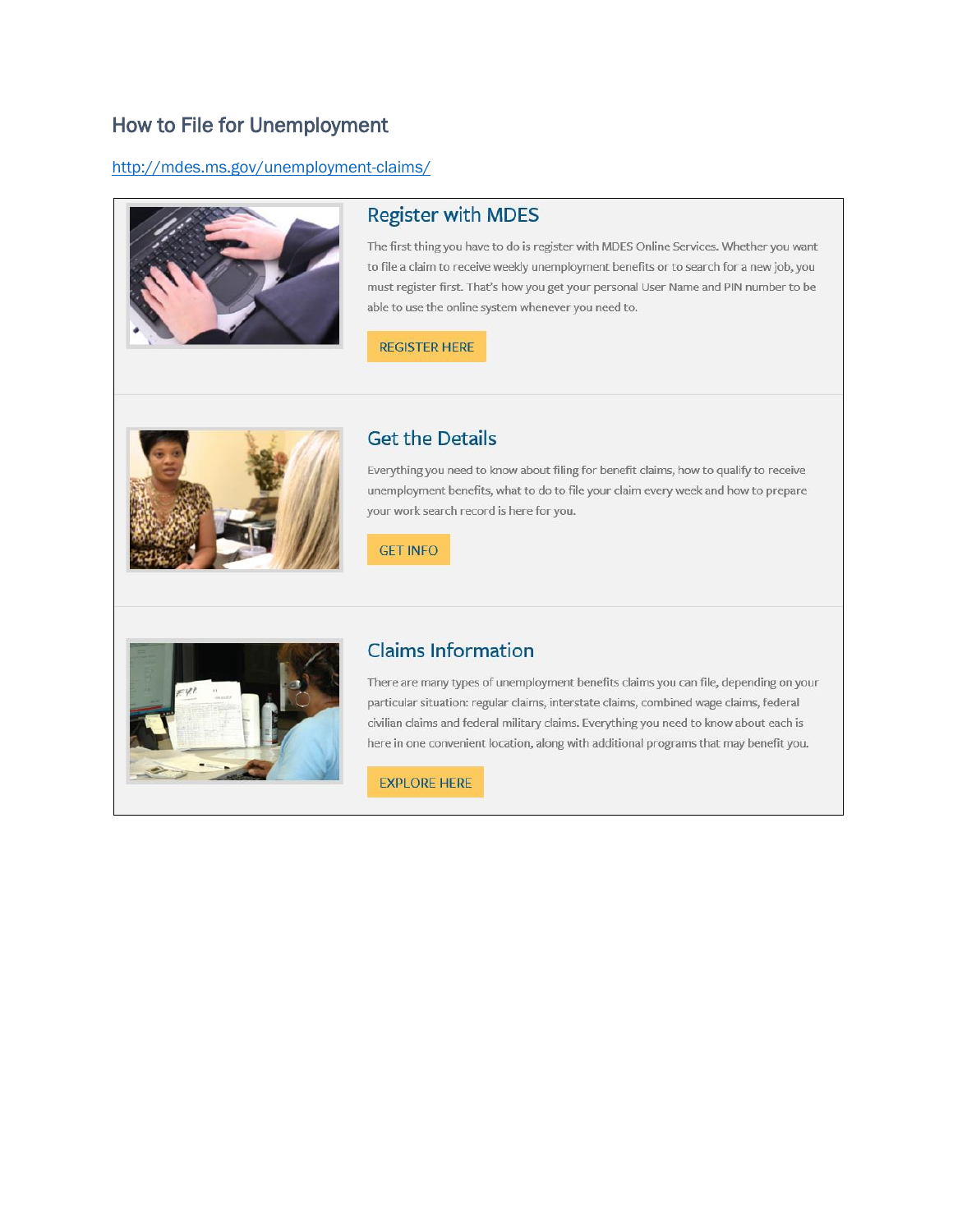# More Ways to File COVID-19 Unemployment Claims

[https://mdes.ms.gov/unemployment-claims/covid19/update-more-ways-to-file-your-covid-19](https://mdes.ms.gov/unemployment-claims/covid19/update-more-ways-to-file-your-covid-19-claims/) [claims/](https://mdes.ms.gov/unemployment-claims/covid19/update-more-ways-to-file-your-covid-19-claims/)

[Unemployment Insurance benefits claims can be filed online by clicking here,](https://accessms.mdes.ms.gov/accessms/faces/login/login.xhtml) or by calling 888-844- 3577.

If you are experiencing difficulty filing your Unemployment Insurance claim, you may contact your local WIN Job Center for assistance. WIN Job Center lobbies are currently closed to prevent the spread of COVID-19. Find your local WIN Job Center in the list below.

# [MDES NOW OFFERS A FILLABLE UNEMPLOYMENT APPLICATION FORM. DOWNLOAD THE FORM TO](https://mdes.ms.gov/media/178819/ui-501_form_web.pdf)  [FILL IT OUT AND SAVE IT TO YOUR DEVICE.](https://mdes.ms.gov/media/178819/ui-501_form_web.pdf)

Once you have completed the form, [please email it to: UIClaims@mdes.ms.gov](mailto:UIClaims@mdes.ms.gov) or to your local WIN Job Center. Find your local WIN Job Center in the list below.

#### [https://www.wlbt.com/2020/03/30/mississippi-workers-unable-work-due-covid-can-now-file](https://www.wlbt.com/2020/03/30/mississippi-workers-unable-work-due-covid-can-now-file-unemployment/)[unemployment/](https://www.wlbt.com/2020/03/30/mississippi-workers-unable-work-due-covid-can-now-file-unemployment/)

The Mississippi Department of Employment Security announced Friday, March 27, 2020 that existing unemployment compensation requirements have been adjusted, allowing more people to file for benefits.

Based on guidance from the U.S. Department of Labor and Governor Tate Reeves, MDES is modifying existing unemployment compensation rules to allow workers to file a claim for unemployment benefits who are affected based upon these measures below:

- Those who are quarantined by a medical professional or a government agency - Those who are laid off or sent home without pay for an extended period by their employers due to COVID-19 concerns,

- Those who are diagnosed with COVID-19
- Those who are caring for an immediate family member who is diagnosed with COVID-19.

To file an unemployment claim, visit th[e MDES website](https://www.meds.ms.gov/) or call the MDES Contact Center at 888-844- 3577. Online claims can be made 24 hours a day, seven days a week.

Please keep in mind that many people are trying to get through so the phone lines and the website may be busy and/or overwhelmed during peak times.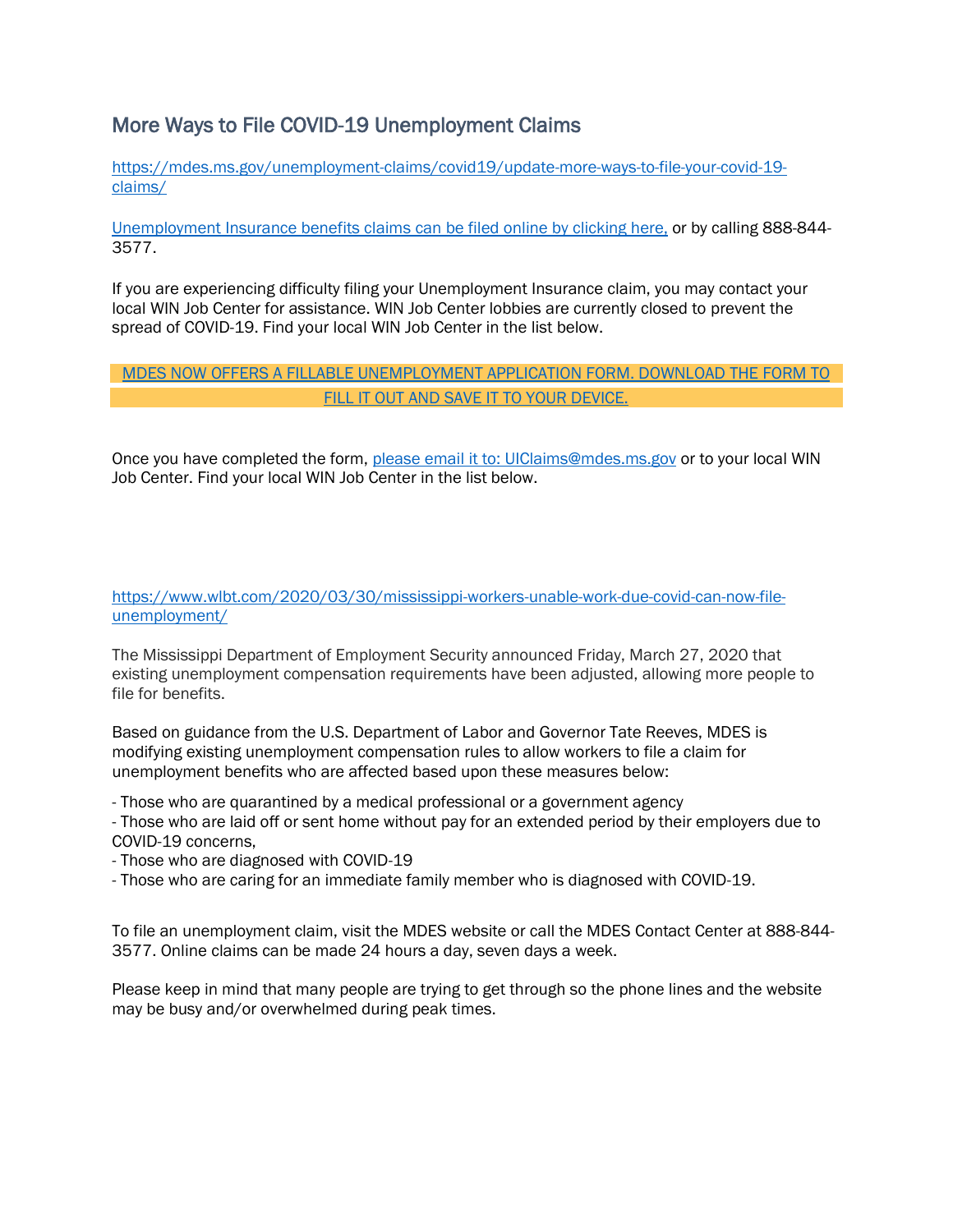# <span id="page-14-0"></span>FAQ's for MS Unemployment

## Q. How do I apply for Unemployment Insurance benefits or get more information about the process?

A. To file an Unemployment Claim, visit the MDES website at www.mdes.ms.gov or call the MDES Contact Center at 1-888-844-3577.

[On-line filing is encouraged! A claim may be filed on-line at www.mdes.ms.gov twenty-four \(24\) hours](https://accessms.mdes.ms.gov/accessms/faces/login/login.xhtml)  [a day, seven \(7\) days a week. Click here for online Unemployment Services.](https://accessms.mdes.ms.gov/accessms/faces/login/login.xhtml)

#### Q. When should I file for benefits?

A. If you decide to file a claim for benefits, you should file as soon as possible. Claims are typically effective the Sunday of the week in which you file an initial claim for unemployment.

## Q. What information do I need to file?

A. You will need your work history information for the past 18 months including employer names, addresses, phone numbers, the reason for separation, and dates of employment; your current contact information; your driver's license or state ID number and Social Security Card.

#### Q. Would I be eligible for benefits if my employer shuts down or lays me off because of the COVID-19 situation?

A. You may be eligible and should file for unemployment benefits and a determination will be made concerning your eligibility. Determinations will be made on a case-by-case basis.

#### Q. Would I be eligible for Unemployment Insurance benefits if I become ill with the COVID-19 virus and cannot work?

A. Currently, you are required to be physically able to work. Should there be any state or federal declarations related to the COVID-19 virus, MDES is ready to apply any guidelines rendered in accordance with the declaration.

#### Q. Would I be eligible for Unemployment Insurance benefits if I am quarantined?

A. If an individual is quarantined and will return to the employer, this individual would be considered laid off. You may file for unemployment benefits and a determination will be made concerning your eligibility. Determinations will be made on a case-by-case basis.

## Q. I am a contract worker. I received a Misc-1099 in lieu of a W2. Will I be eligible for unemployment benefits if no work is available for me?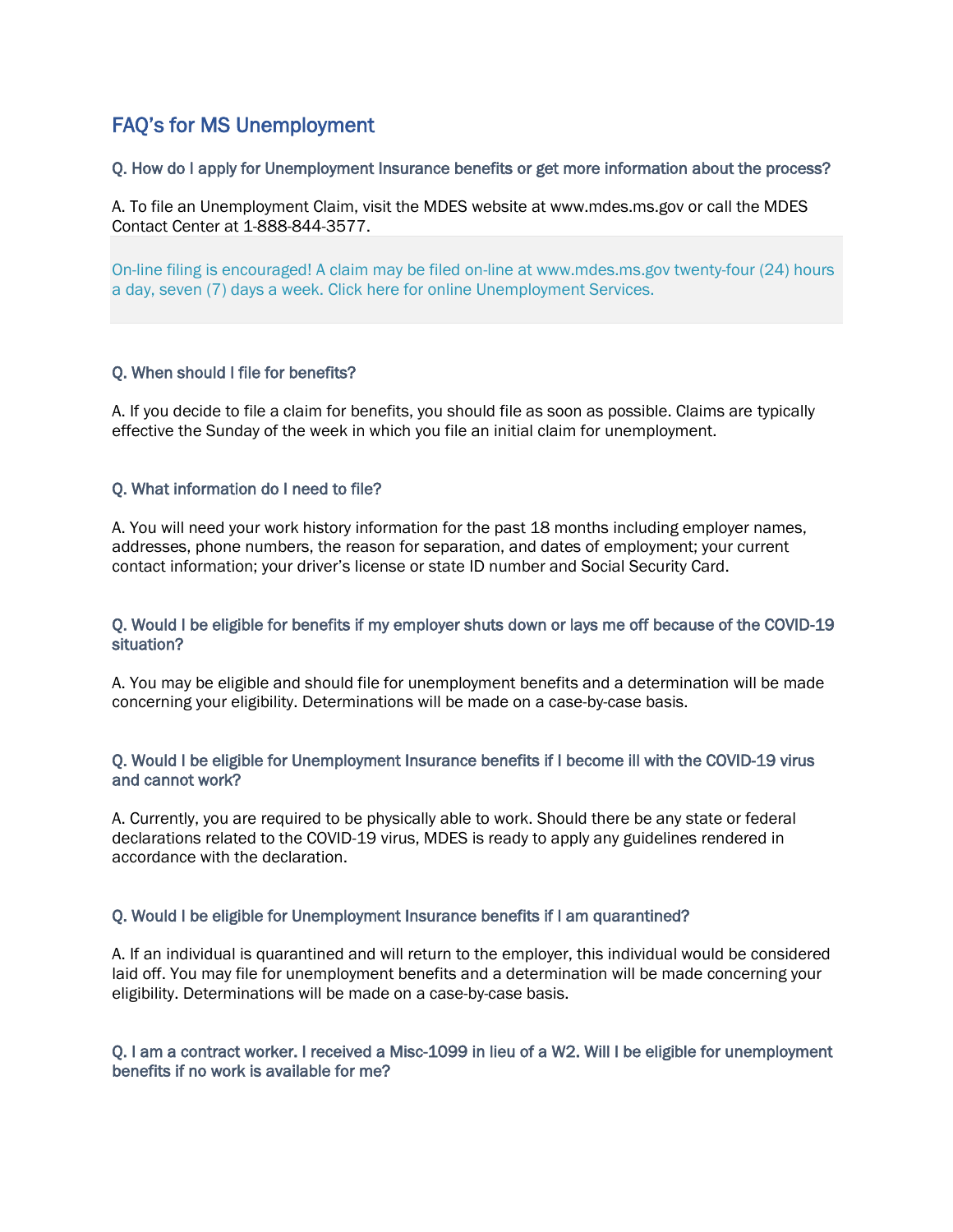A. Unemployment taxes are not paid on Independent Contractors or the self-employed so these earnings cannot be used to establish a claim for unemployment benefits. Should there be any state or federal declarations that determines an independent Contractor or self-employed worker eligible resulting from a claim filed related to the COVID-19 virus, MDES is ready to apply any guidelines rendered in the declaration.

## Q. Is the coronavirus considered a disaster, and can I receive Disaster Unemployment?

A. Currently, there is no disaster unemployment declaration related to benefits paid as a result of coronavirus. Should there be a federal declaration related to the COVID-19 virus, MDES is ready to apply any guidelines rendered in the declaration.

# Q. What type of proof may be required to substantiate a COVID19 claim?

A. No proof is required at this time. Do not delay filing your claim for unemployment benefits even if your employer has not issued you any paperwork. It is important to file as soon as you become unemployed. For faster processing of your claim, please have your employer's information and a return to work date readily, if one has been provided by your employer.

# Q. What if my employer goes out of business permanently as a result of COVID-19?

A. You may be eligible and should apply for unemployment benefits. Determinations will be made on a case-by-case basis.

## Q. I was fired from my job because I refused to report to work due to the coronavirus. What can I do?

A. You may file for unemployment benefits and a determination will be made concerning your eligibility based on your specific circumstances. Determinations will be made on a case-by-case basis.

# Q. I am unable to work because of a family member's illness. Can I collect unemployment benefits?

A. Currently, you are required to be able and available to work. Should there be any state or federal declarations related to the COVID-19 virus, MDES is ready to apply any guidelines rendered in the declaration.

## Q. If my employer only permits me to work part-time rather than my full-time hours, will I be able to collect unemployment benefits?

A. You should file for benefits as you may be eligible for partial unemployment. Please note: when working and filing, all hours and gross earnings must be reported. A portion of your gross earnings will be deducted from your weekly benefit amount.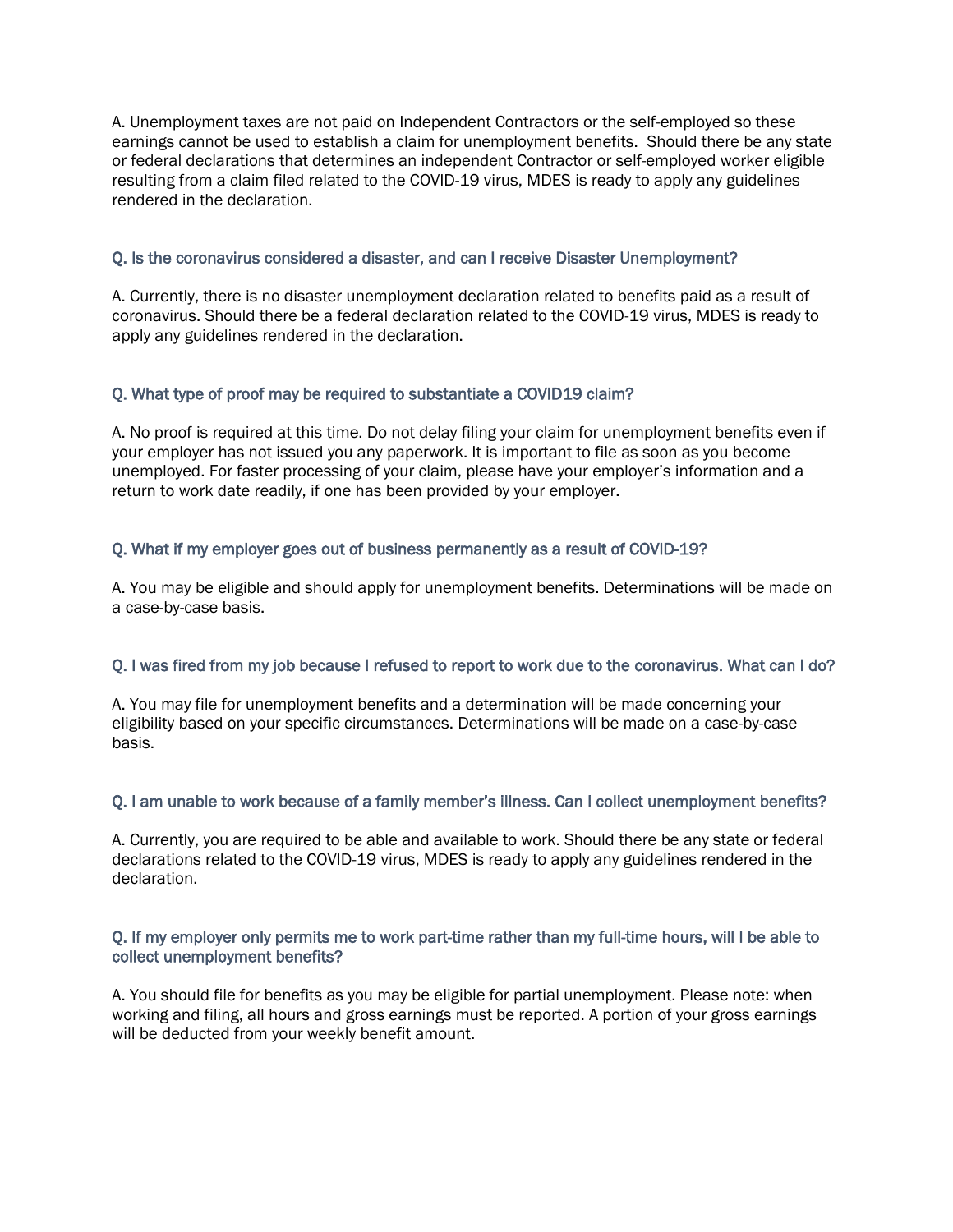## Q: What should I select when filing my claim during this Coronavirus pandemic?

A: If you are temporarily laid off due to COVID-19, you should select 'Lack of Work' not 'Leave of Absence" when filing your claim.

#### Q: How should I answer the questions on the claim application 'Can you accept full time work immediately?

A: If you are affected by the COVID-19, you should select 'Yes'.

#### Q: Is there a charge to file your claim online?

A: No, MDES does not charge a fee or require a credit card or bank account information to file your claim. Please only use www.mdes.ms.gov to file your benefits. If you have questions or need further assistance regarding your account or your unemployment [insurance claim, please contact us at cv19@mdes.ms.gov](mailto:cv19@mdes.ms.gov)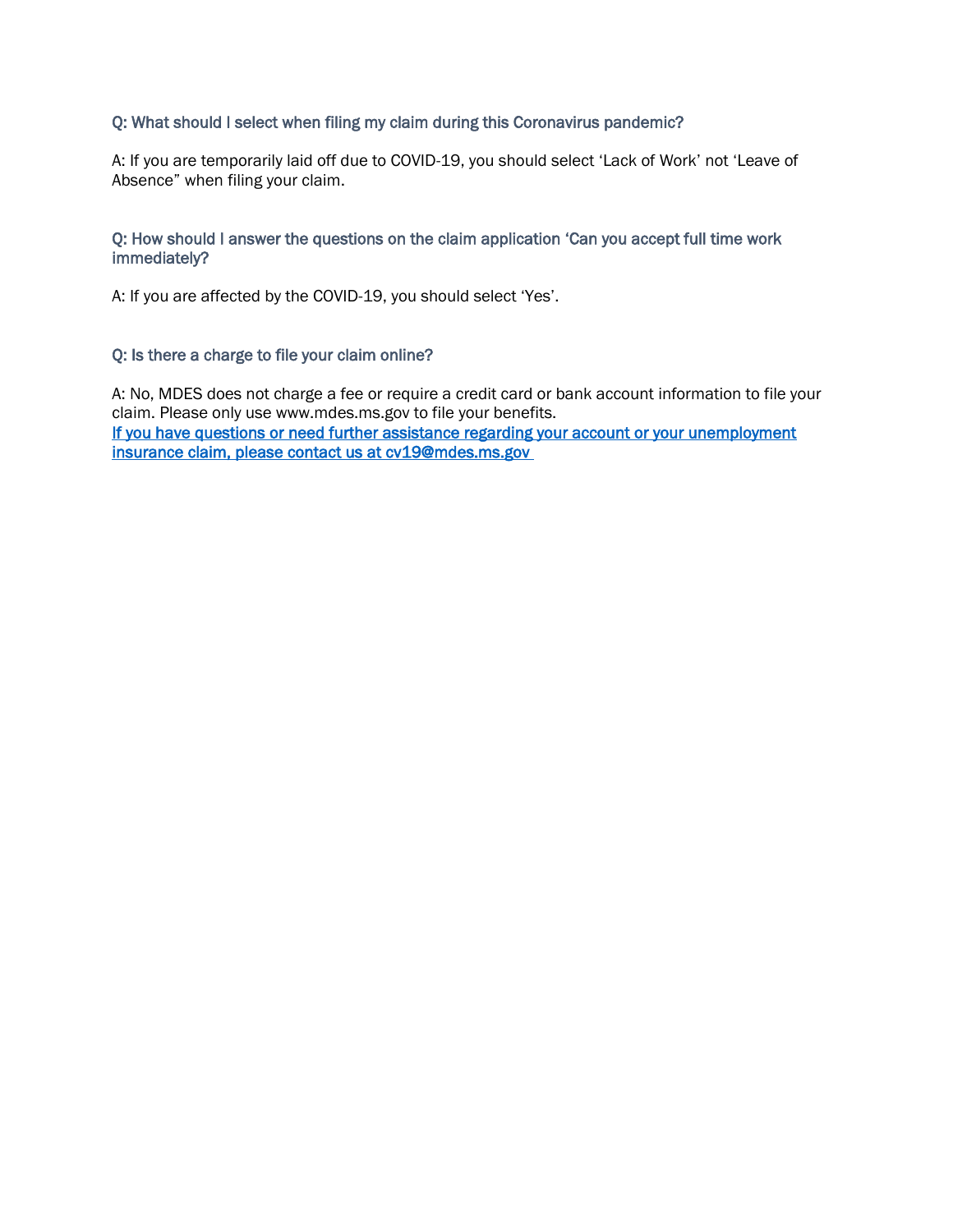# <span id="page-17-0"></span>Unemployment – Texas

[https://www.houstonchronicle.com/business/economy/article/Unemployed-in-Texas-by-COVID-19](https://www.houstonchronicle.com/business/economy/article/Unemployed-in-Texas-by-COVID-19-and-want-your-15167034.php) [and-want-your-15167034.php](https://www.houstonchronicle.com/business/economy/article/Unemployed-in-Texas-by-COVID-19-and-want-your-15167034.php)

*Update Wednesday, April 1, 3:30 p.m.: The Texas Workforce Commission said it [will now](https://www.houstonchronicle.com/business/article/In-change-to-unemployment-policy-Texas-to-pay-15172404.php)  [backdate unemployment claims](https://www.houstonchronicle.com/business/article/In-change-to-unemployment-policy-Texas-to-pay-15172404.php) to the date that workers were laid off, in an apparent revision to its previous position, remedying the issue of a potential loss in benefits.*

Help is on the way from Washington for millions of newly unemployed people in the form of an additional \$600 per week to their unemployment benefits as well as aid for independent contractors and the self-employed, who previously didn't qualify.

# How to apply for unemployment assistance

You should apply for benefits as soon as you are unemployed or underemployed because the claim will start the week you complete the application. The state does not pay benefits for the weeks before you applied.

Go to [ui.texasworkforce.org](https://twc.texas.gov/jobseekers/unemployment-benefits-services) or, if you do not have internet access, call 1-800-939-6631 Monday-Friday 8 a.m. to 6 p.m. central.

<more information on the next few pages for Texas Unemployment>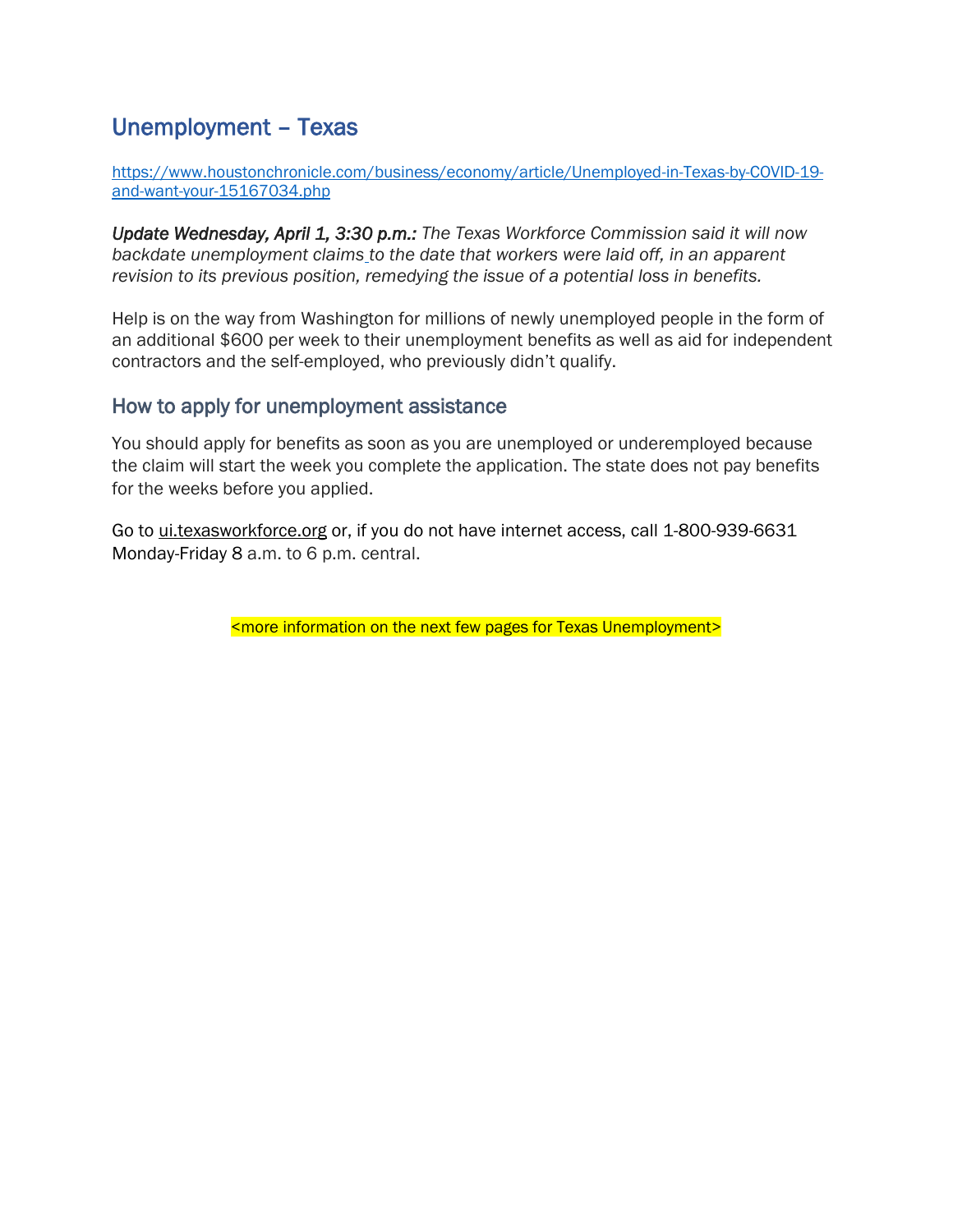<https://www.twc.texas.gov/news/unemployment-news>

# **If Your Employment Has Been Affected by the Coronavirus (COVID-19)**

If your employment has been affected by the coronavirus (COVID-19), apply for benefits either online at any time using [Unemployment Benefits Services](https://www.twc.texas.gov/jobseekers/unemployment-benefits-services) or by calling TWC's Tele-Center at 800-939-6631 from 8 a.m.-6 p.m. Central Time Monday through Friday.

TWC is experiencing an increase in call volumes and hold times on our Tele-Center phone lines. You are encouraged to use our online claim portal, [Unemployment Benefits Services](https://www.twc.texas.gov/jobseekers/unemployment-benefits-services) (UBS), to handle your claim needs quickly. UBS is available 24 hours a day, seven days a week. We also encourage you to sign up for [Electronic Correspondence](https://www.twc.texas.gov/jobseekers/unemployment-benefits-services#viewElectronicCorrespondence) so you can receive your TWC communications online as soon as possible.

TWC will investigate why you lost your job and mail a decision explaining whether you are eligible for unemployment benefits.

Note: Extended Benefits (EB) and Disaster Unemployment Assistance (DUA) are not available at this time.